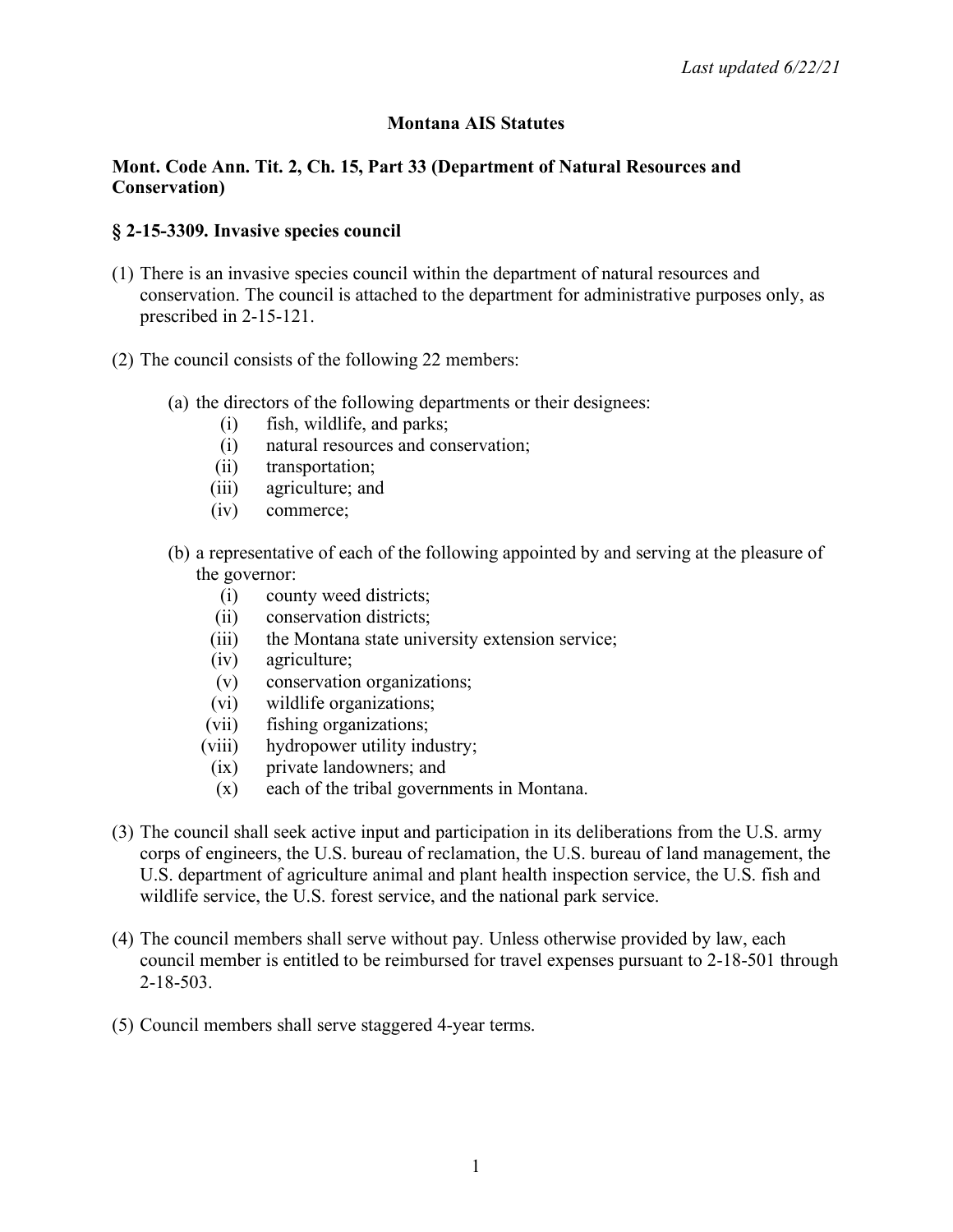- (6) A majority of the membership of the council constitutes a quorum to do business. A favorable vote of at least a majority of all of the members is required to adopt any resolution, to approve a motion, or to make any other decision.
- (7) The council shall meet no less than twice annually.
- (8) The governor shall appoint the presiding officer, who shall serve in that capacity for a 2-year term.
- (9) The presiding officer and the director of the department of natural resources and conservation shall serve as the council's liaisons to the governor's office.

# **§ 2-15-3310. Upper Columbia conservation commission**

- (1) There is an upper Columbia conservation commission within the department of natural resources and conservation. The commission is attached to the department for administrative purposes only, as prescribed in 2-15-121.
- (2) There are 14 voting commission members who are appointed by and serve at the pleasure of the governor. They include one member at large and a representative of each of the following:
	- (a) the hydropower utility industry;
	- (b) electric cooperatives located within the Columbia River basin in Montana;
	- (c) conservation districts;
	- (d) private industry;
	- (e) private landowners;
	- (f) the Confederated Salish and Kootenai tribes;
	- (g) the invasive species council established in 2-15-3309; and
	- (h) a conservation, natural resources, or fishing or hunting organization representing each of the following:
		- (i) the upper Clark Fork River basin;
		- (ii) the lower Clark Fork River basin;
		- (iii) the Bitterroot River basin;
		- (iv) the Big Blackfoot watershed;
		- (v) the Kootenai River basin; and
		- (vi) the Flathead River basin.
- (3) The speaker of the house and the president of the senate shall each appoint two nonvoting members to the commission, one each from the majority party and the minority party.
- (4) The commission shall seek active input and participation in its deliberations from the U.S. forest service, the national park service, the U.S. fish and wildlife service, the U.S. department of agriculture natural resources conservation service, the U.S. army corps of engineers, the U.S. bureau of reclamation, and the northwest power and conservation council.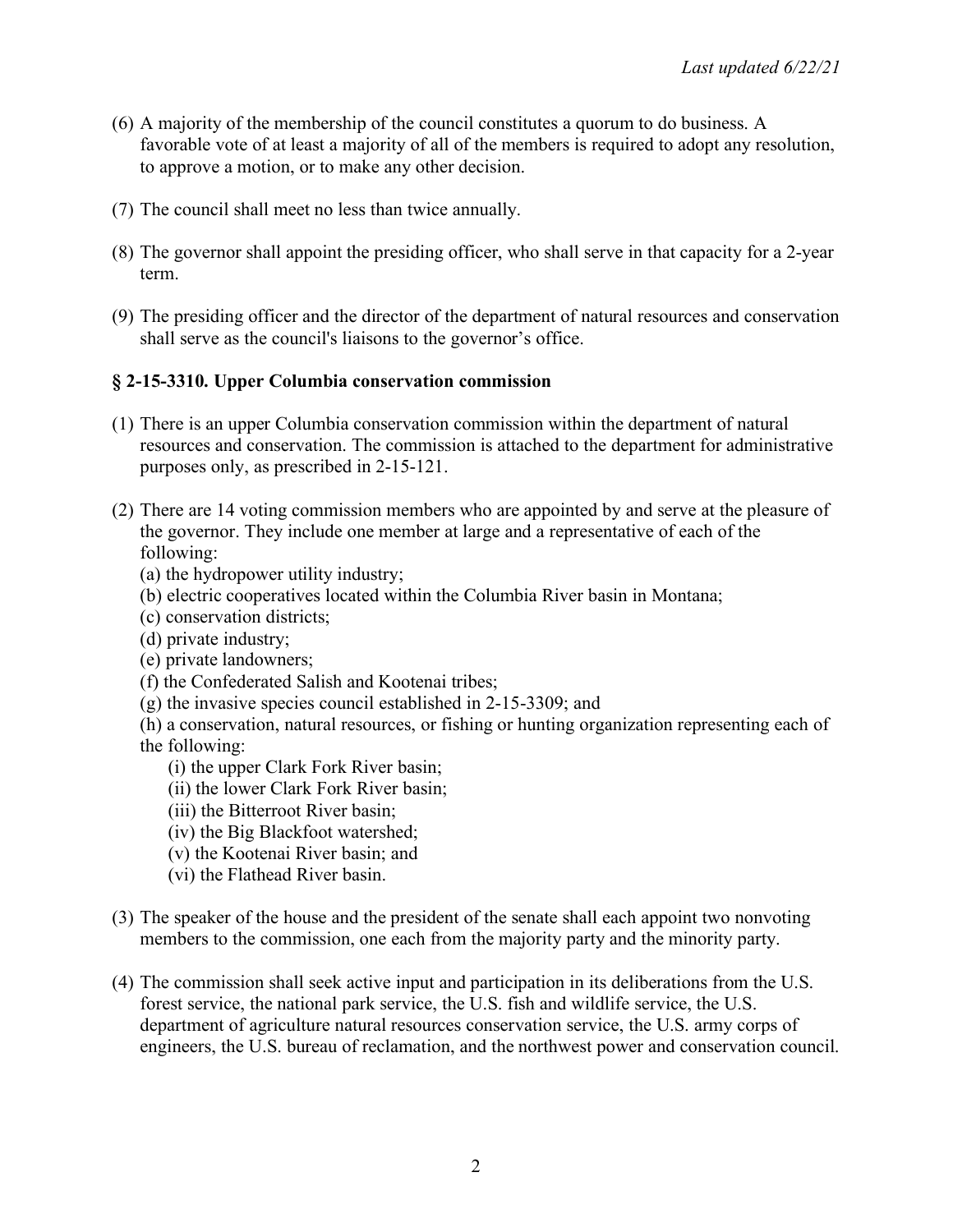- (5) The commission members shall serve without pay. Unless otherwise provided by law, commission members are entitled to reimbursement for travel expenses pursuant to 2-18-501 through 2-18-503.
- (6) Commission members shall serve staggered 4-year terms.
- (7) A majority of the voting membership of the commission constitutes a quorum to do business. A favorable vote of at least a majority of the voting members is required to adopt any resolution, to approve a motion, or to make any other decision, unless otherwise provided by law.
- (8) The governor shall appoint the presiding officer.

# **Mont. Code Ann. Tit. 7 (Local Government), Ch. 22 (Weed and Pest Control), Part 26**

# **§ 7-22-2601. Invasive Species Ordinances**

- (1) Subject to subsection (2), counties located within the Columbia river basin may adopt ordinances and resolutions regarding the prevention or control of invasive species, as defined in 80-7-1003, within the county.
- (2) If an Indian reservation is located within the boundaries of the county, the board of county commissioners shall consult with the governing body of the tribe or tribes of the Indian reservation prior to adopting an ordinance pursuant to this section.

# **Mont. Code Ann. Tit. 15, Ch. 72 (Electrical Generation Tax), Part 6**

# **§ 15-72-601. Invasive Species Fee for Hydroelectric Facilities**

- (1) In recognition of the threat that invasive species pose to Montana's hydroelectric power structures and systems, a hydroelectric facility shall pay a quarterly invasive species fee of \$397.88 per megawatt of the facility's nameplate capacity authorized by the federal energy regulatory commission.
- (2) Every hydroelectric facility subject to the fee in subsection (1) shall file on forms provided by the department and pay within 30 days after the end of each quarterly period. The quarterly periods end March 31, June 30, September 30, and December 31 of each year.
- (3) If the fee is not paid on or before the due date, a penalty and interest must be assessed as provided in 15–1–216. The department may waive the penalty pursuant to 15–1–216.
- (4) The department may audit the records and other documents of a hydroelectric facility to ensure that the proper fee is paid and collected pursuant to this section.
- (5) A hydroelectric facility that funds protection, mitigation, and enhancement measures pursuant to a settlement approved by the federal energy regulatory commission may use any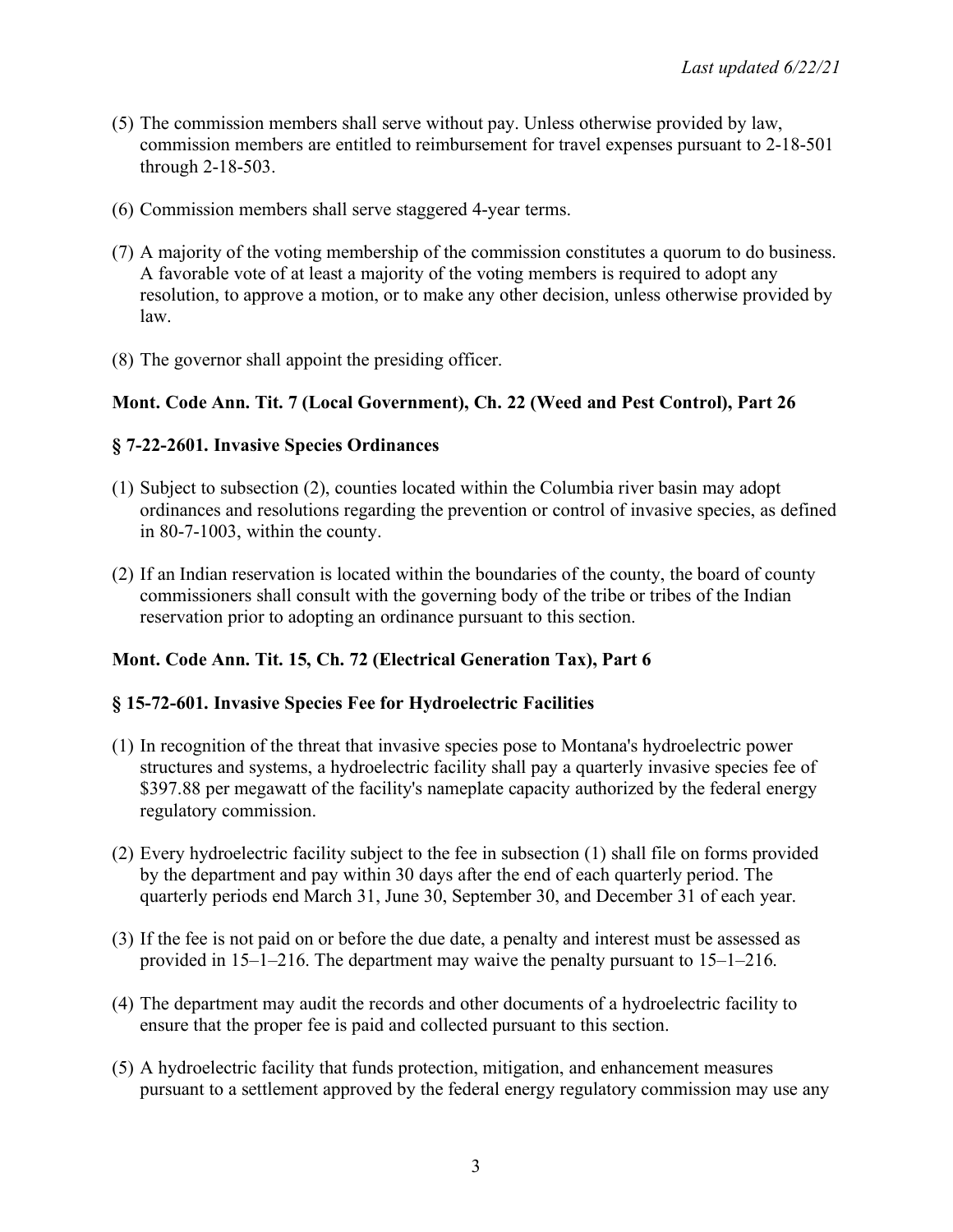of those funds that are unobligated to pay, in whole or in part, the fee owed pursuant to subsection  $(1)$ .

(6) Money collected pursuant to this section must be deposited in the invasive species account established in 80–7–1004.

(7) For the purposes of this section, "hydroelectric facility" means an operating facility located in Montana in a watercourse as that term is defined in 85–2–102 that produces electricity using water power and has more than 1.5 megawatts in nameplate capacity."

# **Mont. Code Ann. Tit. 23, Ch. 2, Part 5 (Boats)**

# **§ 23-2-541. Aquatic invasive species prevention pass for nonresident vessels--rulemaking**

- (1) In order for a motorized vessel exempt from registration in Montana pursuant to 61-3-321 or a nonmotorized vessel owned by a nonresident to launch on the waters of this state, the operator must possess an aquatic invasive species prevention pass purchased for the vessel, available for inspection either in physical form or as an electronic copy at the request of a warden, another officer, or an employee of the department. The pass must include a description of the vessel for which it was purchased.
- (2) (a) The annual fee for an aquatic invasive species prevention pass purchased pursuant to this section is:
	- (i) \$10 for a nonmotorized vessel; and
	- (ii) \$30 for a motorized vessel.
	- (b) The pass expires at the end of each calendar year and is not transferable between vessels.
- (3) Fees collected pursuant to this section must be deposited in the invasive species account established in 80-7-1004.
- (4) The department may adopt rules to implement the provisions of this section.
- (5) The provisions of this section do not apply to a motorized vessel owned or controlled by the United States or any state, county, city, special district as defined in 18-8-202, or tribal government or to a motorized vessel that meets the description of property exempt from taxation under  $15-6-201(1)(d)$ ,  $(1)(n)$ , or  $(1)(o)$  or  $15-6-215$ .
- (6) For the purposes of this section, the term "nonmotorized vessel" includes catamarans, drift boats, kayaks, rafts, and sailboats.

# **Mont. Code Ann. Tit. 80, Ch. 7, Part 10 (Aquatic Invasive Species)**

### **§ 80-7-1001. Short title.**

This part may be cited as the "Montana Aquatic Invasive Species Act".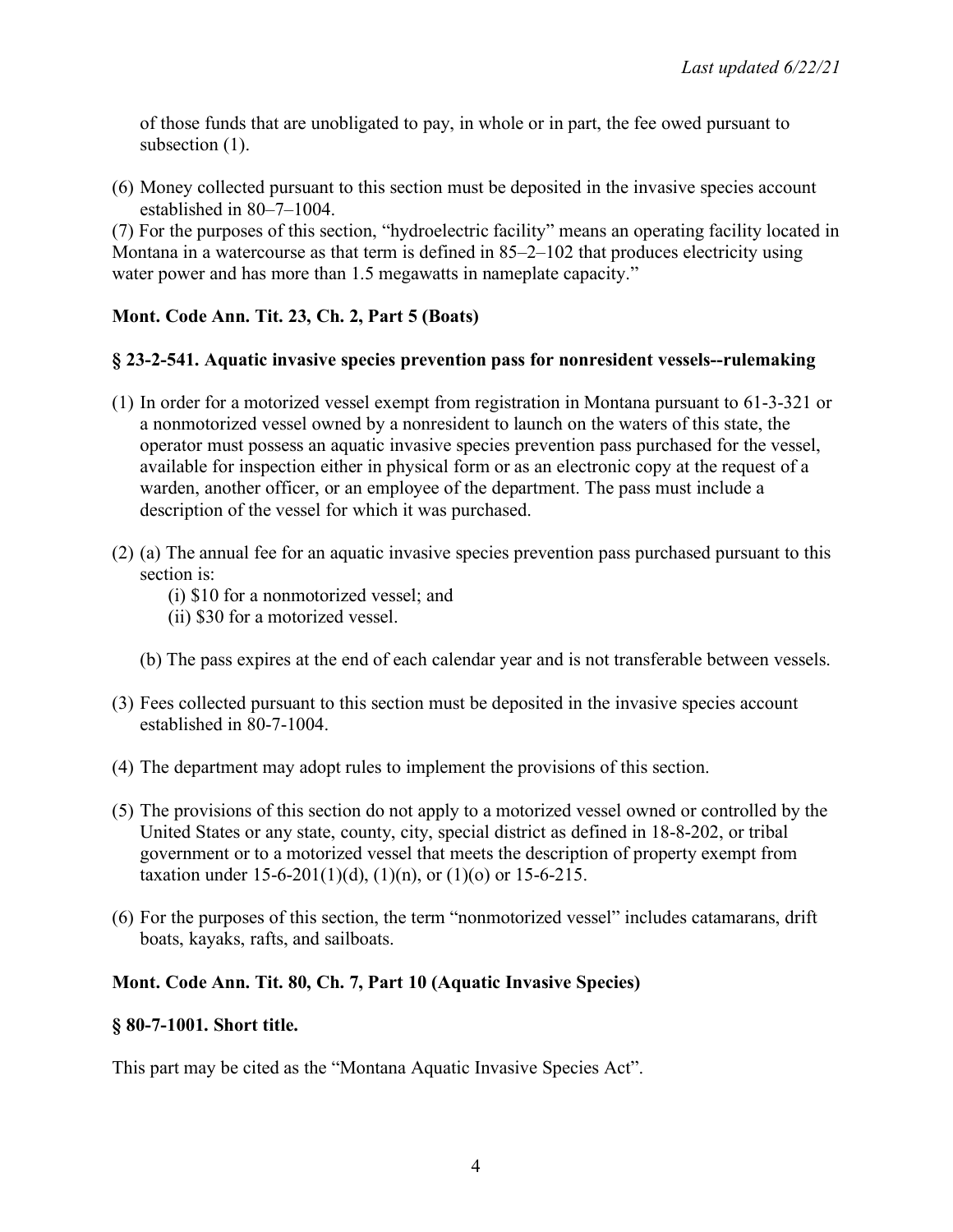### **§ 80-7-1002. Legislative findings and purpose.**

(1) The legislature finds that:

(a) invasive species can wreak damage on the economy, environment, recreational opportunities, and human health in Montana;

(b) there is reason to be concerned about the further introduction, importation, and infestation of Eurasian watermilfoil (Myriophyllum spicatum) and the introduction, importation, and infestation of additional invasive species in Montana, such as the zebra mussel (Dreissena polymorpha) and the quagga mussel (Dreissena bugensis), that could cause catastrophic damage to not only our waterways, rivers, and lakes, our water storage, delivery, and irrigation systems, our hydroelectric power structures and systems, and our aquatic ecosystems, but also to the entire state economy;

(c) as infestations of threatening invasive species move ever closer to Montana's borders, protecting Montana against these species is of utmost importance to the state economy, environment, recreational opportunities, and human health for the benefit of all Montanans;

(d) preventing the introduction, importation, and infestation of invasive species is the most effective and least costly strategy for combating invasive species that, once established, are often difficult to control or eradicate;

(e) the use of check stations, at which vessels and equipment may be inspected for the presence of invasive species and cleaned if an invasive species is detected, is an effective way to prevent the introduction, importation, and infestation of invasive species that are easily transferred from infested areas to uninfested areas when proper precautions are not taken; and

(f) preventing the introduction, importation, and infestation of invasive species is best accomplished through coordinated educational and management activities.

(2) The purpose of this part is to establish a mechanism for Montana to take concerted action to detect, control, and manage invasive species, including preventing further introduction, importation, and infestation, by educating the public about the threat of these species, coordinating public and private efforts and expertise to combat these species, and authorizing the use of check stations to prevent the movement of invasive species from infested areas to uninfested areas to protect the state's economy, environment, recreational opportunities, and human health for the benefit of all Montanans.

### **§ 80-7-1003. Definitions.**

As used in this part, the following definitions apply: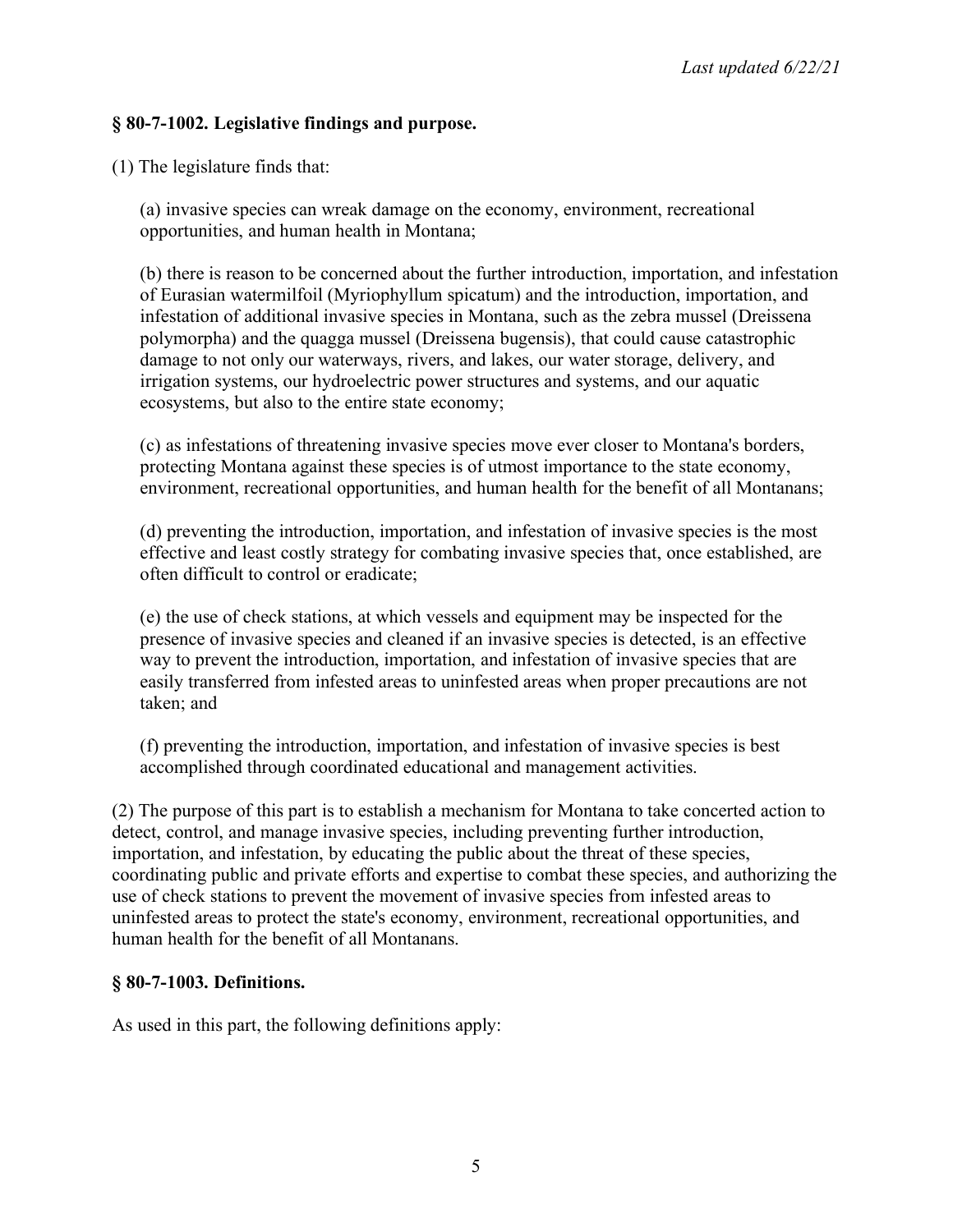- (1) "Departments" means the department of agriculture, the department of fish, wildlife, and parks, the department of natural resources and conservation, and the department of transportation.
- (2) "Drain plug" means a valve or device used to control the drainage of water from a compartment designed to hold water, such as a bilge, livewell, or ballast tank. The term does not include a permanently sealed device, like those used to prevent water from filling a pontoon, unless the compartment the device is permanently sealed to is compromised and contains water.
- (3) "Equipment" means an implement or machinery that has been wholly or partially immersed in surface waters, including but not limited to boat lifts, trailers transporting vessels, floating docks, pilings, dredge pipes, and buoys.
- (4) "Invasive species" means, upon the mutual agreement of the directors of the departments, a nonnative, aquatic species that has caused, is causing, or is likely to cause harm to the economy, environment, recreational opportunities, or human health.
- (5) "Invasive species management area" means a designation made by a department under 80-7- 1008 for a specific area or for a body or bodies of water for a specific or indeterminate amount of time that regulates invasive species or potential carriers of invasive species within the boundaries of that area.
- (6) "Person" means an individual, partnership, corporation, association, limited partnership, limited liability company, governmental subdivision, agency, or public or private organization of any character.
- (7) "Tributaries to the Columbia river" means all water bodies in Montana from which water drains into the Columbia river.
- (8) "Vessel" has the meaning provided in 61-1-101.

#### **§ 80-7-1004. Invasive species account.**

*<Section effective until July 1, 2023. See, also, § 80-7-1004 effective July 1, 2023.>*

- (1) There is an invasive species account in the state special revenue fund. The account is administered by the department of fish, wildlife, and parks.
- (2) Money transferred from any lawful source, including but not limited to fees collected pursuant to 15-65-121, 15-72-601, and 23-2-541, and gifts, grants, donations, securities, or other assets, public or private, may be deposited in the account.
- (3) Subject to subsection (4), money deposited in the account must be used for projects that prevent or control any nonnative, aquatic invasive species pursuant to this part.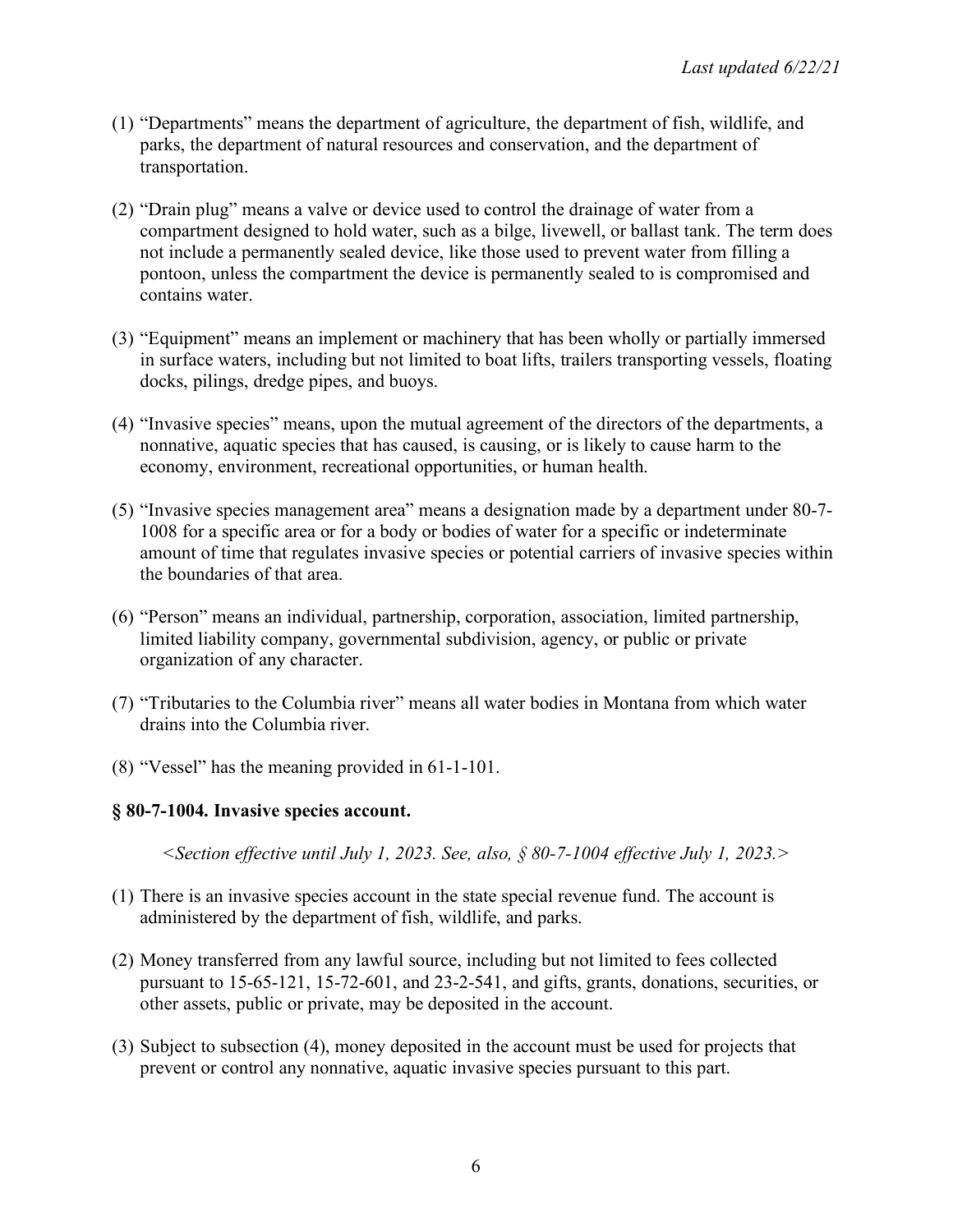- (4) Any private contribution deposited in the account for a particular purpose, as stated by the donor, must be used exclusively for that purpose.
- (5) At the end of each fiscal year, unreserved funds in the account, including any interest and earnings, must be transferred to the invasive species trust fund established in 80-7-1016.
- (6) The department of fish, wildlife, and parks may not recover indirect costs from the invasive species account.

*<Section effective July 1, 2023. See, also, § 80-7-1004 effective until July 1, 2023.>*

- (1) There is an invasive species account in the state special revenue fund. The account is administered by the department of fish, wildlife, and parks.
- (2) Money transferred from any lawful source, including but not limited to fees collected pursuant to 15-65-121, 15-72-601, and 23-2-541, and gifts, grants, donations, securities, or other assets, public or private, may be deposited in the account.
- (3) Subject to subsection (4), money deposited in the account must be used for projects that prevent or control any nonnative, aquatic invasive species pursuant to this part.
- (4) Any private contribution deposited in the account for a particular purpose, as stated by the donor, must be used exclusively for that purpose.
- (5) At the end of each fiscal year, unreserved funds in the account, including any interest and earnings, must be transferred to the invasive species trust fund established in 80-7-1016.
- (6) The department of fish, wildlife, and parks may recover not more than 5% in indirect costs from the invasive species account.

# **§ 80-7-1005. Cooperative agreement for invasive species detection and control.**

- (1) In order to implement, administer, and accomplish the purposes of this part, the departments, collectively or individually, shall enter into a cooperative agreement with each other or may enter into an agreement with any person with the appropriate expertise and administrative capacity to perform the obligations of the agreement.
- (2) Prior to entering an agreement with a person other than a department, the departments shall work in collaboration with each other to coordinate their respective responsibilities in order to further the purposes of this part.
- (3) A cooperative agreement may include provisions for funding to implement the agreement.

# **§ 80-7-1006. Departmental responsibilities.**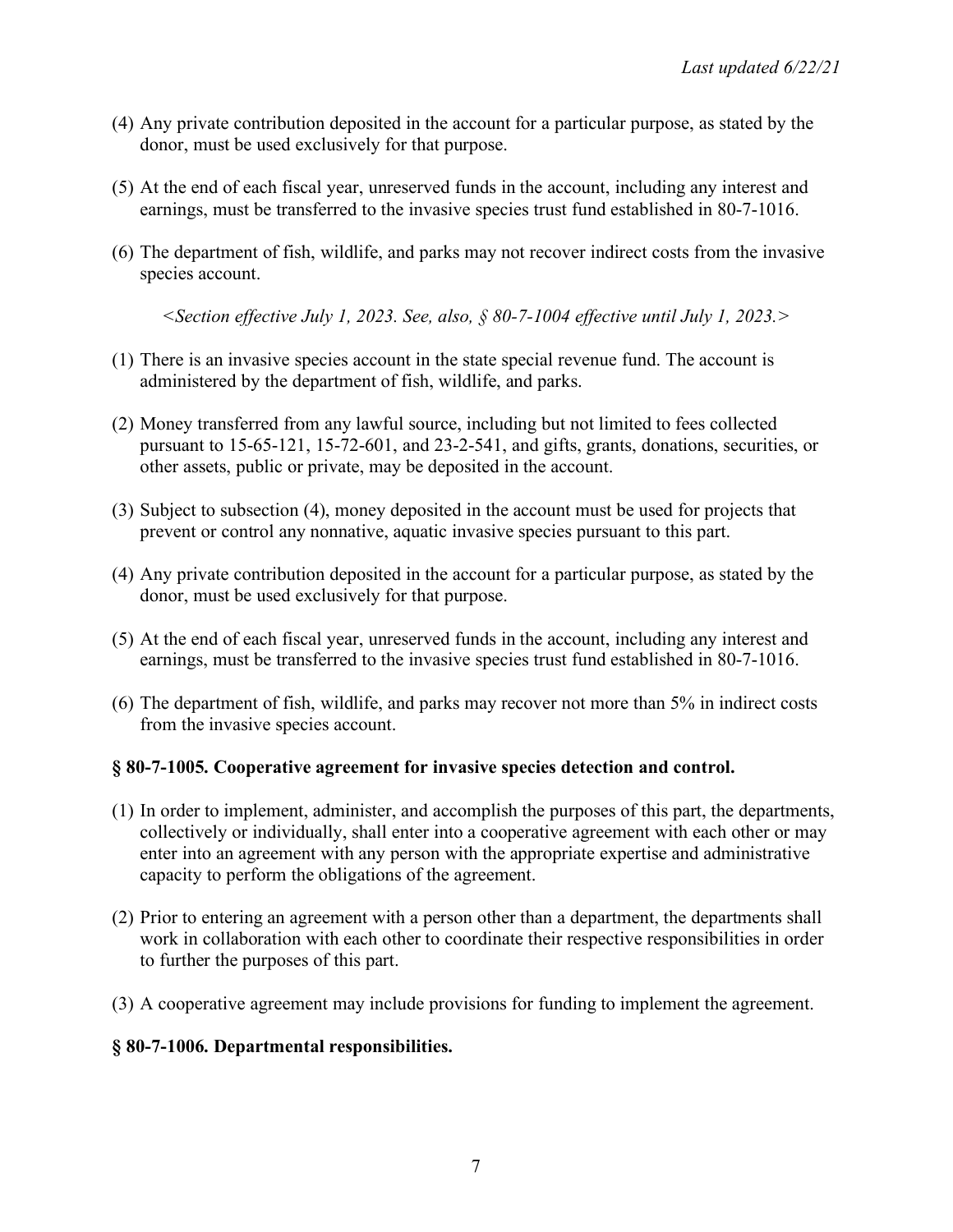- (1) The departments shall prepare a list of invasive species and identify those departments and other public agencies with jurisdiction over each species on the list. The jurisdiction of each department for the prevention and control of invasive species is according to the department's powers and duties as established by law.
- (2) For those invasive species under the jurisdiction of more than one department, the departments with jurisdiction, through cooperative agreement, shall seek to clarify and coordinate their respective responsibilities.
- (3) Working in collaboration with each other, the departments, individually or collectively, shall develop and adopt an invasive species strategic plan or plans to accomplish the purposes of this part. The plan or plans shall identify and prioritize threats and determine appropriate actions, in the following order of priority, related to:
	- (a) public awareness and education;
	- (b) prevention and detection of invasive species, including the use of invasive species management areas authorized under 80-7-1008 and the statewide invasive species management area established in 80-7-1015;
	- (c) management, control, and restoration of infested areas; and
	- (d) emergency response.
- (4) The departments shall enforce quarantine regulations and measures imposed by law or rule in an invasive species management area established under 80-7-1008 and in the statewide invasive species management area established in 80-7-1015, including the mandatory inspection or decontamination of any interior portion of a vessel or equipment that may contain water for the presence of an invasive species.
- (5) The departments may designate employees to carry out the provisions of this part.
- (6) The department of fish, wildlife, and parks shall authorize a request by another entity to operate a check station pursuant to this part if the entity agrees to the conditions of an agreement established by all parties, any cooperative funding requirements, and rules adopted under this part. The department of fish, wildlife, and parks retains oversight authority over the operation of a check station pursuant to this subsection.
- (7) The departments shall implement education and outreach programs that increase public knowledge and understanding of prevention, early detection, and control of invasive species.
- (8) (a) The departments shall report to the environmental quality council at least biannually regarding activities undertaken and expenses incurred in the implementation of this part.

(b) The department of fish, wildlife, and parks shall report to the legislative finance committee at least biannually on expenditures made in the implementation of this part.

### **§ 80-7-1007. Rulemaking authority.**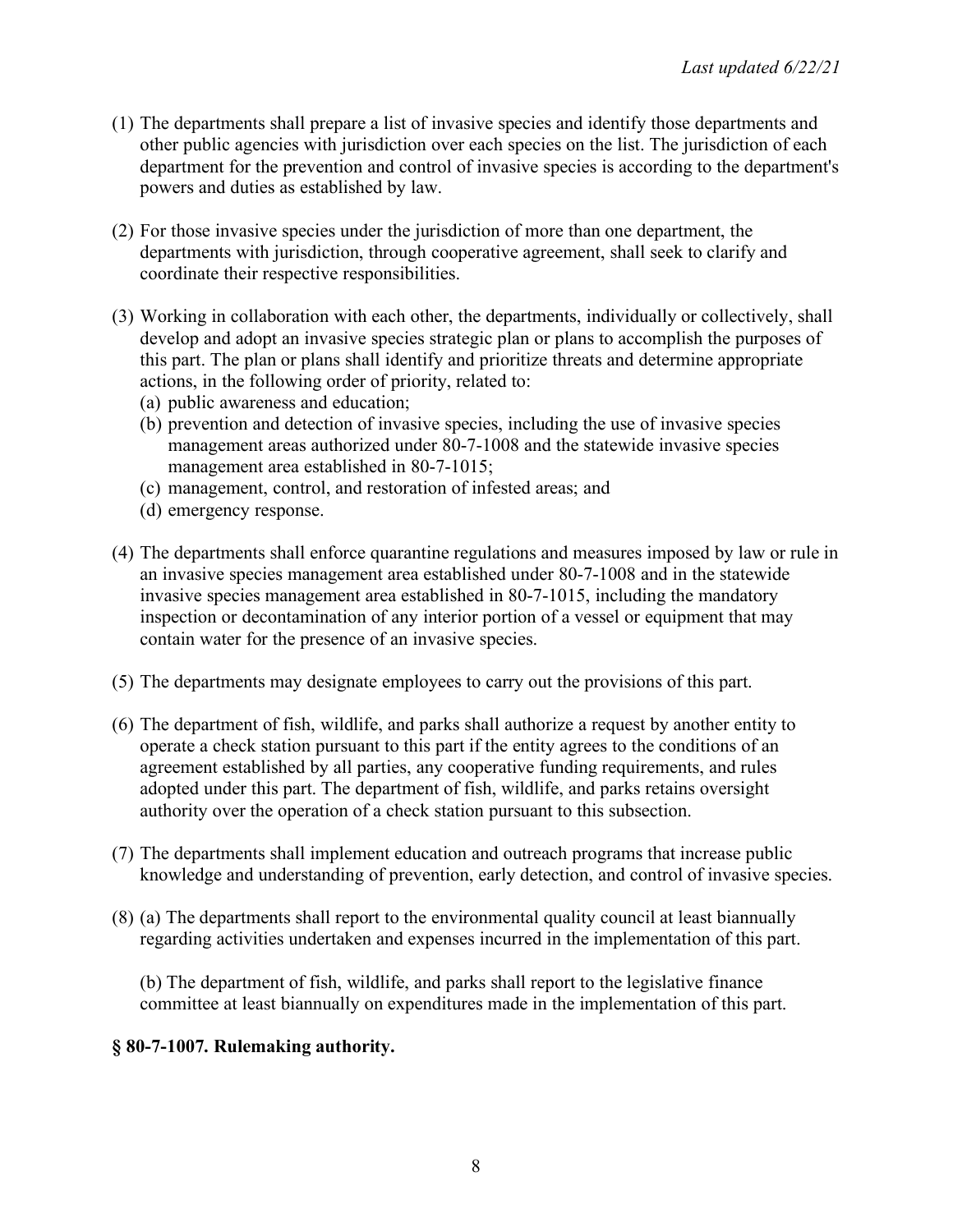(1) Unless otherwise provided in Title 81, chapters 2 and 7, or this chapter, each of the departments may adopt rules for the prevention, early detection, and control of invasive species under the departments' jurisdiction, including rules for the:

(a) implementation of the invasive species strategic plan adopted pursuant to 80-7-1006;

(b) transportation of an invasive species or any agent likely to be a carrier of an invasive species;

(c) designation, regulation, and treatment of an invasive species management area under 80- 7-1008, including rules pertaining to:

(i) the use of quarantine regulations and measures;

(ii) the movement of vessels and equipment within, to, or from the area; and

(iii) the inspection and cleaning of vessels and equipment moving within, to, or from the area; and

(d) manner in which vessels and equipment, including bilges, livewells, bait containers, and other boating-related equipment, traveling in the state must be cleaned to ensure that they are free from the presence of an invasive species; and

(e) prohibition on the use of felt-soled waders.

(2) The departments shall adopt rules for the administration of the statewide species management area established in 80-7-1015, including rules specifying the method or methods for preventing the introduction or further introduction of invasive species into the state, and shall adopt rules for:

(a) the use of quarantine measures;

(b) the movement of vessels and equipment into the state; and

(c) the manner in which check stations will be used to inspect, clean, and decontaminate vessels and equipment moving into the state.

### **§ 80-7-1008. Invasive species management area -- authorization.**

(1) Except as provided in 80-7-1015, when an invasive species is identified as infesting or threatening an area, the department with jurisdiction over that invasive species may designate and administer an invasive species management area for a specific area of land or for a body or bodies of water for a specific or indeterminate amount of time to prevent and control the infestation or spread of that invasive species.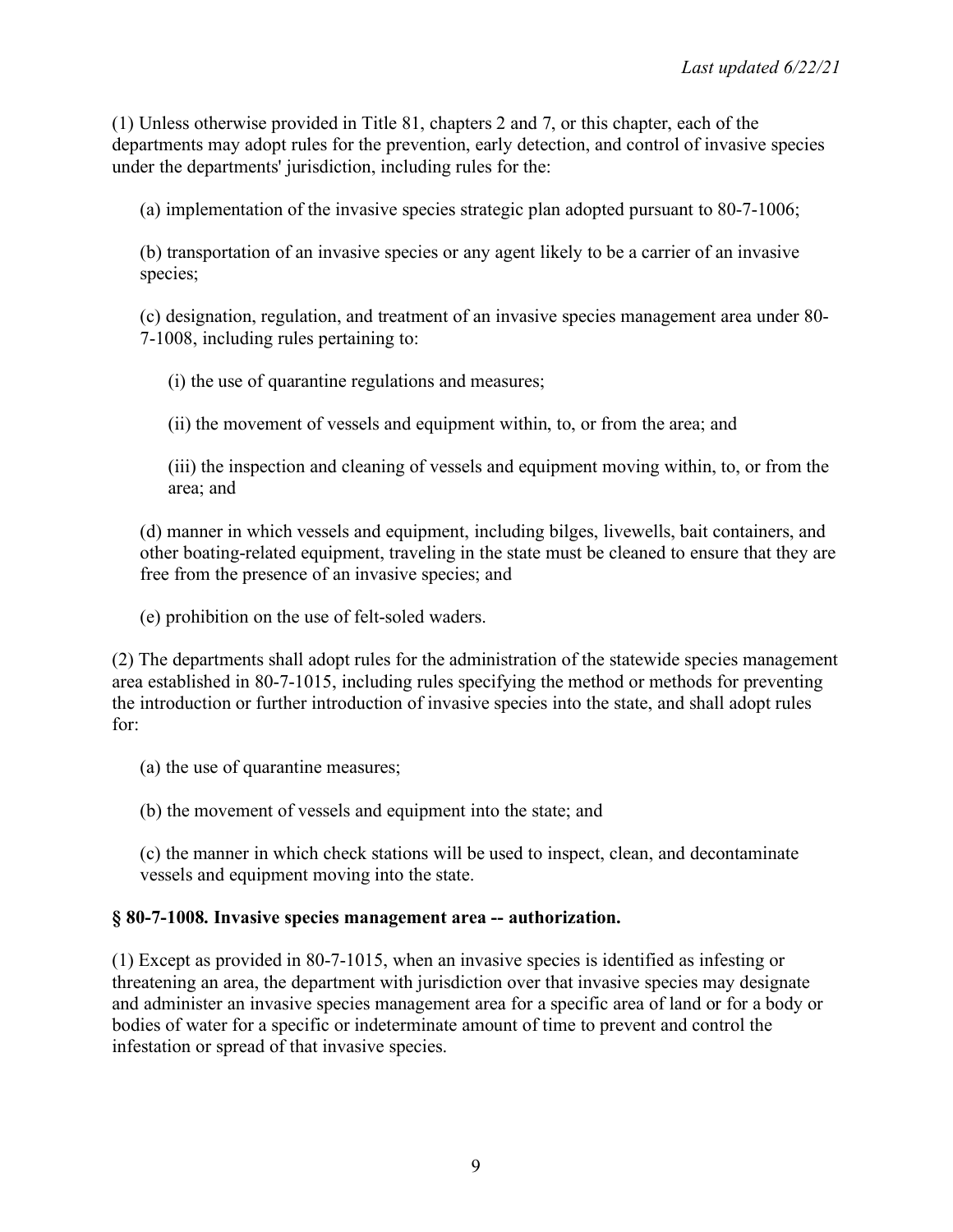(2) To the extent practicable, prior to the designation of an invasive species management area, the department making the designation shall coordinate with all of the departments in order to further the purposes of this part.

(3) The designation of an invasive species management area must specify:

(a) the invasive species present or considered threatening; and

(b) the method or methods for preventing the introduction of the species or controlling or eradicating the species, including regulations pertaining to:

(i) the use of quarantine measures;

(ii) the movement of vessels and equipment within, to, and from the area; and

(iii) whether check stations will be used to inspect and clean vessels and equipment moving within, to, or from the area. Mandatory inspections of any interior portion of a vessel or equipment that may contain water may occur only if the use of mandatory inspections is included as part of quarantine measures established pursuant to subsection  $(3)(b)(i)$ .

(4) As far as practical, signs indicating that an invasive species management area is in place must be posted in an effective manner at access points to the designated area and along the boundaries and within the area. The signs must include information about the specific regulations that apply to the area. The signs must be paid for with funds from the invasive species account established in 80-7-1004. The departments may coordinate with any other governmental entity for the posting of signs.

### **§ 80-7-1009. Arrangements with landowners.**

(1) The department designating an invasive species management area pursuant to 80-7-1008 shall work cooperatively with any affected land managers and landowners within the boundaries of the designated area to establish prevention, treatment, control, and eradication methods best suited for the invasive species infesting or threatening the area.

(2) If negotiations with a land manager or landowner fail, the designating department may arrange for the prevention, treatment, control, and eradication of the designated species as it relates to water infrastructure, including but not limited to hydroelectric, municipal, recreational, and irrigation equipment, without the consent of the land manager or landowner. To the extent possible, the arrangements by the department must be made in a manner best suited to preventing, treating, controlling, and eradicating the invasive species, while minimizing disturbances and adverse impacts to the landowner.

# **§ 80-7-1010. Invasive species management area -- regulation.**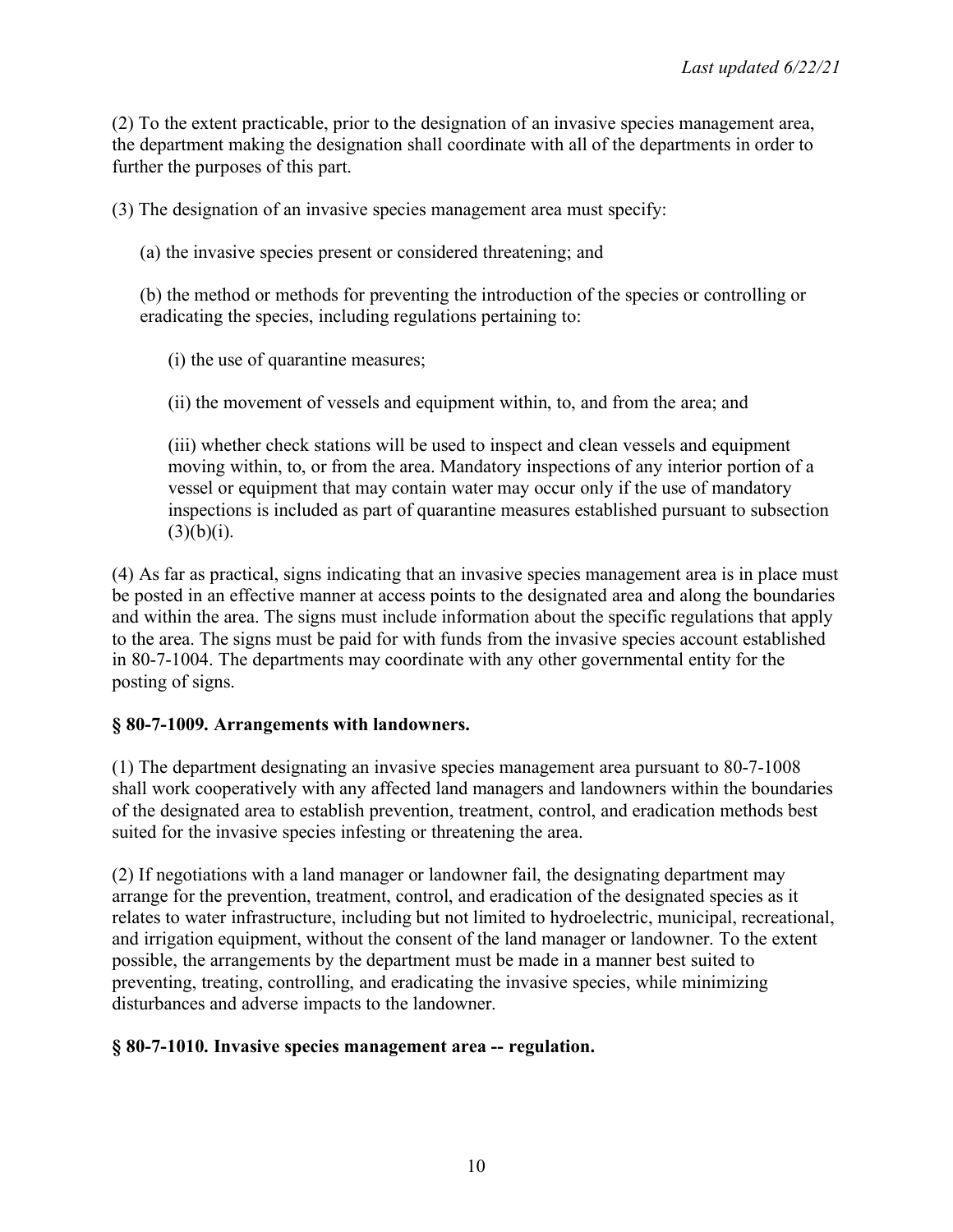- (1) The owner, operator, or person in possession of any vessel or equipment authorized for use in an invasive species management area shall comply with any regulations imposed pursuant to 80–7–1008(3)(b) and provide proof of compliance upon request of a department or its designee.
- (2) After use in a body of water within an invasive species management area, all vessels, equipment, bait containers, livewells, bilges, and other boating-related equipment, excluding marine sanitary systems, must be drained in a way that does not impact any state waters and the drain plug disengaged to drain the water before leaving the boat launch or parking area and being transported on land or a public highway, as defined in 61–1–101, except where allowed by the department of fish, wildlife, and parks. After draining the water, the drain plug may be reengaged. If a drain plug does not exist or a drain plug cannot be disengaged to comply with this subsection, reasonable measures must be taken to dry or drain all compartments or spaces that hold water.

# **§ 80-7-1011. Check stations.**

- (1) The departments shall establish a check station within or adjacent to an invasive species management area to prevent the introduction, importation, infestation, and spread of the invasive species for which the designation was issued.
- (2) At a check station established under subsection (1), the departments may examine vessels and equipment for the presence of an invasive species and compliance with regulations imposed under 80-7-1008(3)(b) and with this section. Examination of any interior portion of a vessel or equipment that may contain water, including bilges, livewells, and bait containers, for compliance may occur only if inspection of interior portions is included as part of quarantine measures established pursuant to 80-7-1008(3)(b)(i).
- (3) The owner, operator, or person in possession of a vessel or equipment shall stop at any check station unless a medical emergency makes stopping likely to result in death or serious bodily injury.
- (4) If during an inspection of a vessel or equipment the presence of an invasive species is detected, that vessel or equipment may not leave the check station without authorization until it is cleaned and decontaminated in a manner established in accordance with 80-7- 1008(3)(b). Every effort must be made to ensure decontamination of the vessel or equipment as expeditiously as possible.

### **§ 80-7-1012. Invasive species possession and transfer prohibited -- exceptions.**

(1) Except as provided in subsection (2), a person may not import, purchase, sell, barter, distribute, propagate, transport, introduce, or possess an invasive species except:

(a) when transporting a specimen to any of the departments or another destination as directed by any of the departments in a sealed container for the purpose of containing, identifying, or reporting the presence of the species or for an approved educational purpose;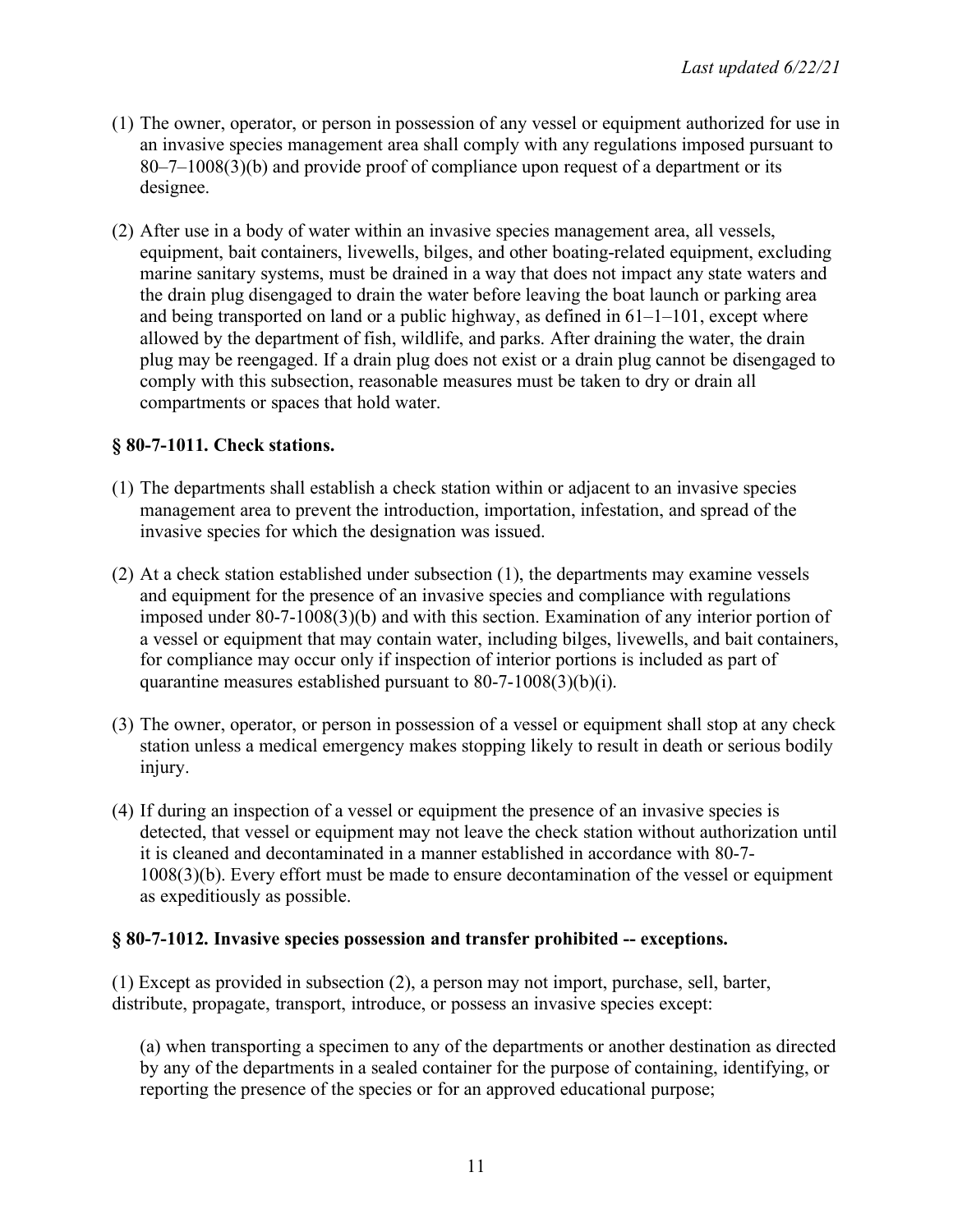(b) when done by a government agency for an approved purpose;

(c) with a proper permit issued by the state or federal government; or

(d) as allowed by rule.

(2) A person who learns of the presence of an invasive species on that person's vessel or property shall notify the department with primary jurisdiction of the species immediately. If the person complies with department requirements for the treatment, control, and eradication of the invasive species, the person must be considered to be in compliance with this section and is not subject to penalties under 80-7-1014. This subsection does not apply to a person who purposely or knowingly introduces or attempts to introduce an invasive species in Montana.

### **§ 80-7-1013. Emergency response.**

(1) The governor may declare an invasive species emergency if:

(a) the introduction or spread of an invasive species has occurred or is imminent;

(b) a new and potentially harmful invasive species is discovered in the state and is verified by the departments; or

(c) the state is facing a potential influx of invasive species as the result of a natural disaster.

(2) If an emergency is declared pursuant to subsection (1), the governor may authorize the expenditure of funds pursuant to 10-3-312.

(3) In the absence of necessary funding from other sources, the principal of the invasive species trust fund established in 80-7-1016 may be appropriated by a vote of three-fourths of the members of each house of the legislature to government agencies for emergency relief to eradicate or confine the new invasive species or to protect the state from an influx of invasive species due to a natural disaster.

# **§ 80-7-1014. Penalty.**

(1) Except as provided in subsection (2), the following penalties apply:

- (a) The offense of negligently violating the provisions of 80-7-1010 through 80-7-1012 and 80-7-1015 or rules adopted under 80-7-1010 through 80-7-1012 and 80-7-1015 pertaining to an invasive species management area or the statewide invasive species management area is a misdemeanor punishable by a fine not to exceed \$500 for the first offense and \$750 for subsequent offenses.
- (b) The offense of purposely or knowingly violating the provisions of 80-7-1010 through 80-7-1012 and 80-7-1015 or rules adopted under 80-7-1010 through 80-7-1012 and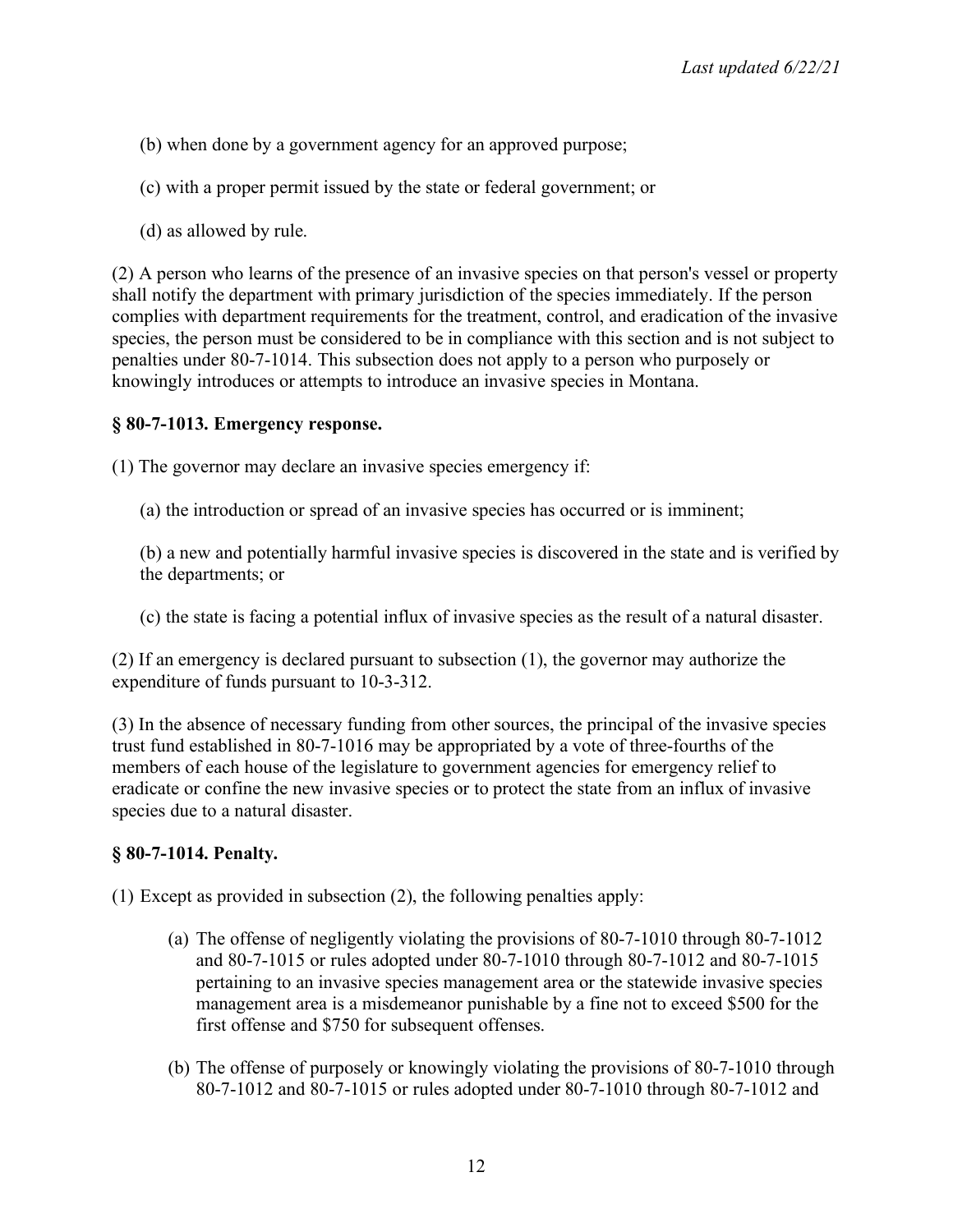80-7-1015 pertaining to an invasive species management area or the statewide invasive species management area is a misdemeanor punishable by a fine not to exceed \$975. In addition, the person shall forfeit the following as issued by this state:

- (i) any current fishing license and the privilege to fish in this state for a period of time set by the court; and
- (ii) any current sticker or decal required under this part to operate a vessel on the waters of this state.
- (c) Purposely or knowingly attempting to introduce an invasive species in Montana is a felony. Any person found guilty under this subsection  $(1)(c)$  is subject to a criminal penalty of up to 2 years in prison, a fine not to exceed \$10,000, or both. A person convicted of violating this subsection  $(1)(c)$  may also be required to surrender an involved vessel and pay restitution for any cost incurred to mitigate the effect of the violation.
- (d) A civil penalty not to exceed \$2,500 may be imposed on any person who violates any other provision of 80-7-1010 through 80-7-1012 and 80-7-1015 or rules adopted under 80-7-1010 through 80-7-1012 and 80-7-1015 not enumerated in subsections  $(1)(a)$  through  $(1)(c)$ .
- (2) A warning without penalty may be issued to any person violating the provisions of 80-7-1010 through 80-7-1012 and 80-7-1015 or rules adopted under 80-7-1010 through 80-7-1012 and 80-7-1015 if it is determined that a warning best serves the public interest.
- (3) Civil penalties collected under this section must be deposited in the general fund.

### **§ 80-7-1015. Statewide invasive species management area.**

- (1) There is established a statewide invasive species management area for the purpose of preventing the introduction, importation, and infestation of invasive species through the mandatory inspection of vessels and equipment entering the state and the mandatory decontamination of any vessel or equipment on or in which an invasive species is detected.
- (2) To the greatest extent possible, the department of transportation shall cooperate with the department of fish, wildlife, and parks to utilize ports of entry or adjacent department of transportation facilities as locations for check stations established pursuant to this section.
- (3) As far as practical, signs indicating that the statewide invasive species management area is in place must be posted in an effective manner along the boundaries of and within the state. The signs must include information about the specific regulations that apply to the area. The signs must be paid for with funds from the invasive species account established in 80-7-1004. The departments may coordinate with any other governmental entity for the posting of signs.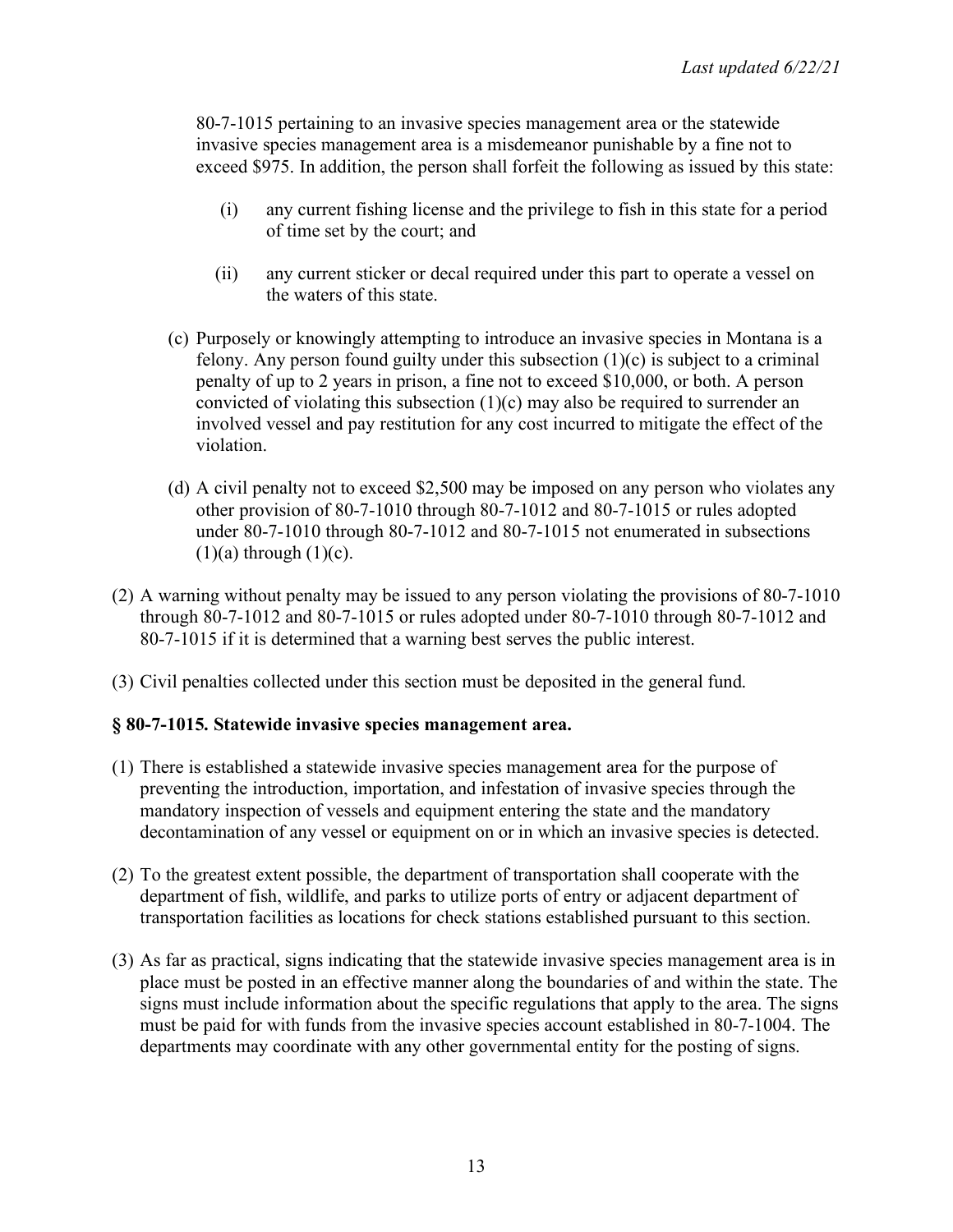- (4) At a check station established pursuant to this section, the departments may examine vessels and equipment for the presence of an invasive species and compliance with this section and rules adopted pursuant to 80-7-1007. Examination of any interior portion of a vessel or equipment that may contain water, including bilges, livewells, and bait containers, for compliance may occur only if inspection of interior portions is included as part of quarantine measures established pursuant to rules adopted under 80-7-1007.
- (5) The owner, operator, or person in possession of a vessel or equipment shall:
	- (a) comply with this section and rules imposed under 80-7-1007; and
	- (b) stop at any check station established pursuant to this section unless a medical emergency makes stopping likely to result in death or serious bodily injury.
- (6) If during an inspection of a vessel or equipment the presence of an invasive species is detected, that vessel or equipment may not leave the check station without authorization until it is cleaned and decontaminated in a manner established in accordance with rules adopted pursuant to 80-7-1007. Every effort must be made to ensure decontamination of the vessel or equipment as expeditiously as possible.
- (7) After use in a body of water within the statewide invasive species management area, all vessels, equipment, bait containers, livewells, bilges, and other boating-related equipment, excluding marine sanitary systems, must be drained in a way that does not impact any state waters and the drain plug disengaged to drain the water before leaving the boat launch or parking area and being transported on land or on a public highway, as defined in 61–1–101, except when allowed by the department of fish, wildlife, and parks. After draining the water, the drain plug may be reengaged. If a drain plug does not exist or a drain plug cannot be disengaged to comply with this subsection, reasonable measures must be taken to dry or drain all compartments or spaces that hold water.

### **§ 80-7-1016. Invasive species trust fund.**

- (1) There is an invasive species trust fund. The board of investments shall invest the money of the fund, and the investment income must be deposited in the fund.
- (2) The principal of the invasive species trust fund shall forever remain inviolate in an amount of \$100 million unless appropriated by a vote of three-fourths of the members of each house of the legislature.
- (3) Except as provided in 80-7-1013 and subsection (2) of this section, money deposited in the invasive species trust fund may not be appropriated until the principal reaches \$100 million.
- (4) On July 1 of each fiscal year, the principal of the invasive species trust fund in excess of \$100 million and the interest and income generated from the trust fund, excluding unrealized gains and losses, must be deposited in the invasive species account established in 80-7-1004.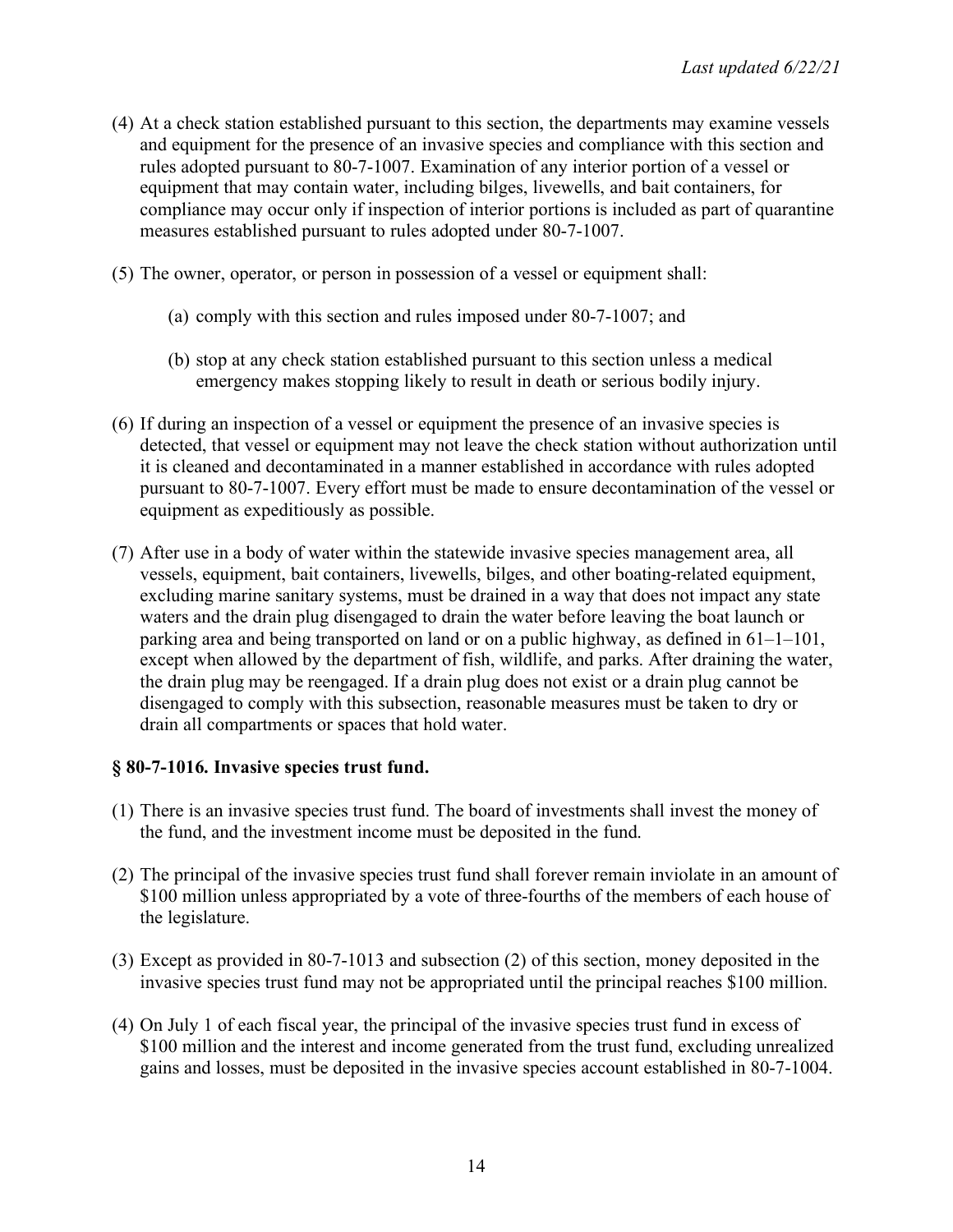(5) Deposits to the principal of the trust fund may include but are not limited to grants, gifts, transfers, bequests, or donations from any source.

### **§ 80-7-1017. Invasive species grant account.**

- (1) There is an invasive species grant account in the state special revenue fund established in 17- 2-102. Subject to appropriation by the legislature, money deposited in the account must be used pursuant to 80-7-1018 and this section.
- (2) Deposits to the account may include but are not limited to grants, gifts, transfers, bequests, donations, and appropriations from any source.
- (3) Interest and income earned on the account and any unspent or unencumbered money in the account at the end of a fiscal year must remain in the account.
- (4) Money deposited in the account may be used for costs incurred by the department of natural resources and conservation to administer the provisions of 80-7-1018. Except for startup costs incurred in the first year of the program, the administrative costs in any fiscal year, including but not limited to personal services and operations, may not exceed 10% of the total amount of grants and contracts awarded pursuant to 80-7-1018 in the previous fiscal year.

# **§ 80-7-1018. Invasive Species Grant Program – Criteria – Rulemaking**

- (1) Money deposited in the invasive species grant account established in 80-7-1017 may be expended by the department of natural resources and conservation through grants to or contracts with communities or local, state, tribal, or other entities for invasive species management.
- (2) For the purposes of this section, the term "invasive species management" includes public education and planning, development, implementation, or continuation of a program or project to prevent, research, detect, control, or, where possible, eradicate invasive species.
- (3) A grant or contract may be awarded under this section for demonstration of and research and public education on new and innovative invasive species management.
- (4) In making grant and contract awards under this section, the department of natural resources and conservation shall give preference to local governments, collaborative stakeholders, and community groups that it determines can most effectively implement programs on the ground.
- (5) If the governor appoints an advisory council on invasive species, the department of natural resources and conservation shall consider recommendations by the advisory council for awards made under this section.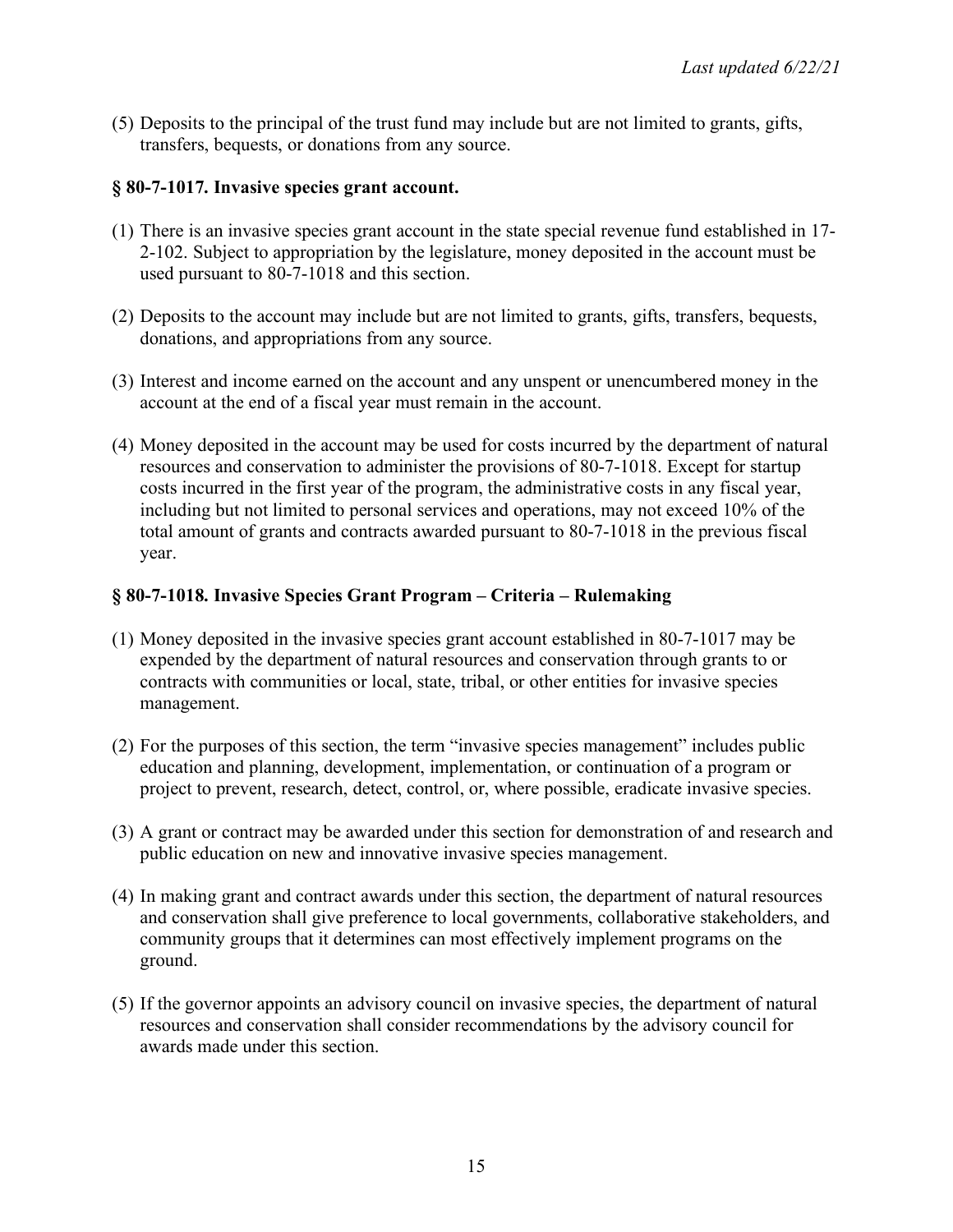- (6) The department of natural resources and conservation is not eligible to receive grants and contracts under this section.
- (7) The department of natural resources and conservation may accept federal funds for use pursuant to this section.
- (8) Any funds awarded under this section, regardless of when they were awarded, that are not fully expended upon termination of a contract or an extension of a contract, not to exceed 1 year, must revert to the department of natural resources and conservation and be deposited in the invasive species grant account established in 80-7-1017. The department of natural resources and conservation shall use any reverted funds to make future awards pursuant to this section.
- (9) The department of natural resources and conservation may adopt rules to administer the provisions of this section.

### **§ 80-7-1019. Enforcement.**

- (1) Except as provided in subsection (2), a peace officer, as defined in 45–2–101, may:
	- (a) stop the driver of a vehicle transporting a vessel or equipment on receiving a complaint or observing that the driver failed to stop at a check station as required under this part;
	- (b) upon particularized suspicion that a vessel or equipment is infested with an invasive species, require the driver of a vehicle transporting a vessel or equipment to submit the vessel or equipment to an inspection. The peace officer may conduct mandatory inspections of any interior portion of a vessel or equipment that may contain water for compliance with this part and rules adopted under this part only if:
		- (i) the peace officer obtains a search warrant, as defined in  $46-1-202$ ; or
		- (ii) the vessel or equipment is physically located within the boundaries of an invasive species management area established under 80–7–1008 or the statewide invasive species management area established in 80–7–1015 and use of mandatory inspections has been included in quarantine measures established pursuant to  $80-7-1008(3)(b)(i)$  or rules adopted under  $80-7-$ 1007.
	- (c) cite a person for a violation of this part.
- (2) (a) A peace officer may not require a driver who may be in violation of the requirements of  $80-7-1010(2)$  and  $80-7-1015(7)$  to stop except on reasonable cause to believe:

(i) that the driver violated a traffic regulation or another provision of this part; or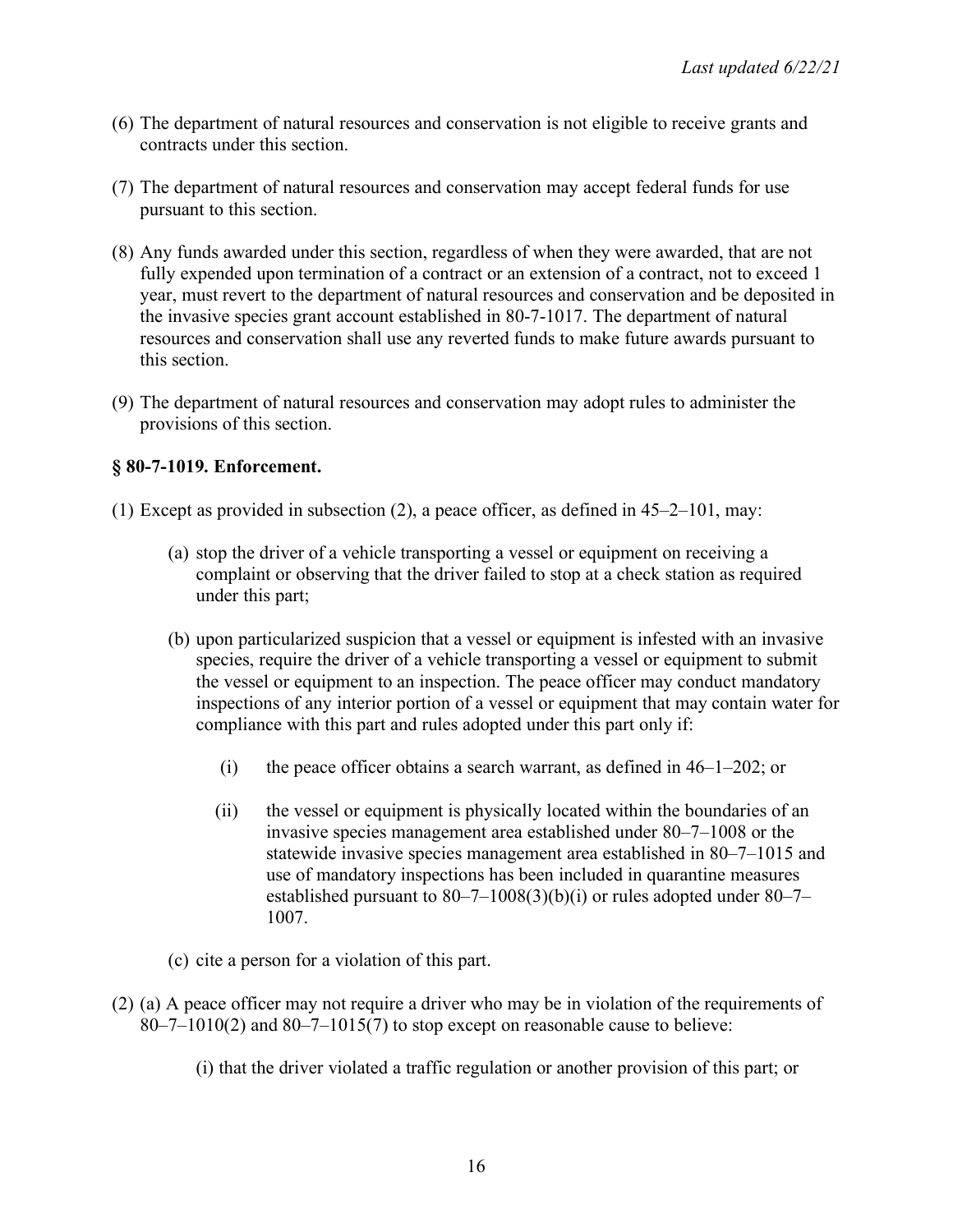(ii) that the driver's vehicle is unsafe or not equipped as required by law.

(b) A driver found to be in violation of  $80 - 7 - 1010(2)$  or  $80 - 7 - 1015(7)$  may correct the violation in the presence of the officer and be deemed in compliance. A correction made pursuant to this subsection (2)(b) may not impact any state waters.

### **§ 80-7-1025. Missouri river containment and quarantine program**

- (1) The department of fish, wildlife, and parks shall operate a containment and quarantine program for water bodies fouled by invasive mussels in the Missouri river system, including but not limited to:
	- (a) restrictions on moored vessels within the system;
	- (b) restrictions regarding the use of launch sites and the exit of vessels from fouled water bodies in the system. Launching in and exiting from fouled water bodies is restricted to vessels certified by the department of fish, wildlife, and parks for local use on those water bodies, unless check stations and decontamination units are present.
	- (c) restrictions on fishing derbies in fouled water bodies.
- (2) By December 31, 2018, the department of fish, wildlife, and parks shall develop a containment and quarantine plan for the Missouri river system, allowing for public input and comment, and submit the plan to the invasive species council established in [section 1]. The plan may permit the reopening of fouled water bodies in the system to all vessels if launch site inspectors are properly trained, if the necessary infrastructure and equipment are in place and have been fully tested in advance of deployment, and if invasive species are fully contained, after decontamination, to the source water body.

# **§ 80-7-1026. Upper Columbia Conservation Commission – Purpose and Duties**

- (1) The purpose of the upper Columbia conservation commission, established in 2-15-3310, is to protect the aquatic environment in tributaries to the Columbia River from the threat of invasive species.
- (2) The commission shall:
	- (a) monitor the condition of aquatic resources in the tributaries to the Columbia River and coordinate development of an annual monitoring plan. The plan must use a cooperative strategy among all water management agencies within the Columbia River basin in Montana and identify monitoring specific to invasive species threats.
	- (b) encourage the close cooperation and coordination between federal, state, regional, tribal, and local water resource managers for establishment of comprehensive monitoring, data collection, and interpretation;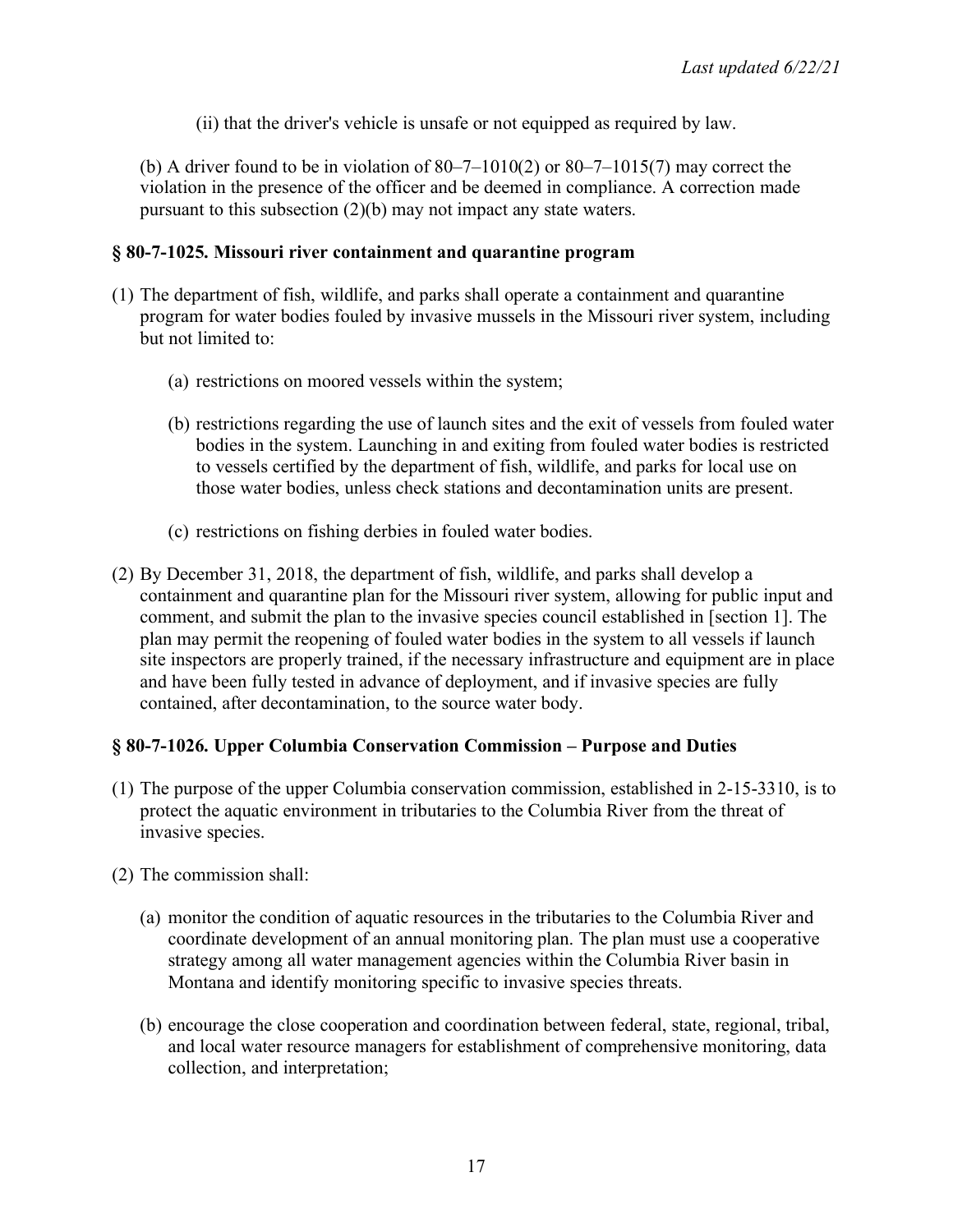- (c) encourage and work for international cooperation and coordination between the state of Montana and the Canadian province of British Columbia;
- (d) develop and implement an invasive species education and outreach strategy specifically for the upper Columbia River basin in Montana;
- (e) encourage economic development by reducing threats from invasive species and conducting restoration and infestation control measures;
- (f) provide an annual report of the following to the governor, the director of the department of natural resources and conservation, and the environmental quality council in accordance with 5-11-210:
	- (i) a summary of information gathered in fulfillment of its duties under this section;
	- (ii) information on monitoring activities within the portions of the Columbia River basin occurring in Montana;
	- (iii) an accounting of all money received and expended by source and purpose for the period since the last report; and
- (g) meet at least biennially, alternating the meeting site between the cities of Kalispell and Missoula.
- (3) The commission may make recommendations to the governor and to federal, state, tribal, provincial, regional, and local agencies for reducing threats from invasive species and for conducting restoration and infestation control measures.
- (4) The commission may receive and, subject to appropriation by the legislature, expend donations, gifts, grants, and other money necessary to fulfill its duties.

### **§ 80-7-1030. Mandatory decontamination for vessels with ballast or bladders--legislative finding--fees**

- (1) Except as provided in subsection (2) and in recognition that any interior portion of a vessel that may contain or retain water presents a significant risk of transporting and spreading invasive species, the legislature finds that as part of quarantine measures implemented in the statewide invasive species management area established pursuant to 80-7-1015, a vessel with ballast or bladders must be decontaminated upon entering the state or crossing the continental divide into the Columbia River basin if the vessel is to be launched on waters of this state.
- (2) Decontamination of a vessel with ballast or bladders is not required when the operator is able to provide proof that the vessel has not been launched in any water body for the preceding 45 days or meets other criteria determined by the department of fish, wildlife, and parks to render decontamination unnecessary. The department shall establish, in writing, the standards for proof.
- (3) Decontamination shall be performed in accordance with rules adopted pursuant to 80-7-1007.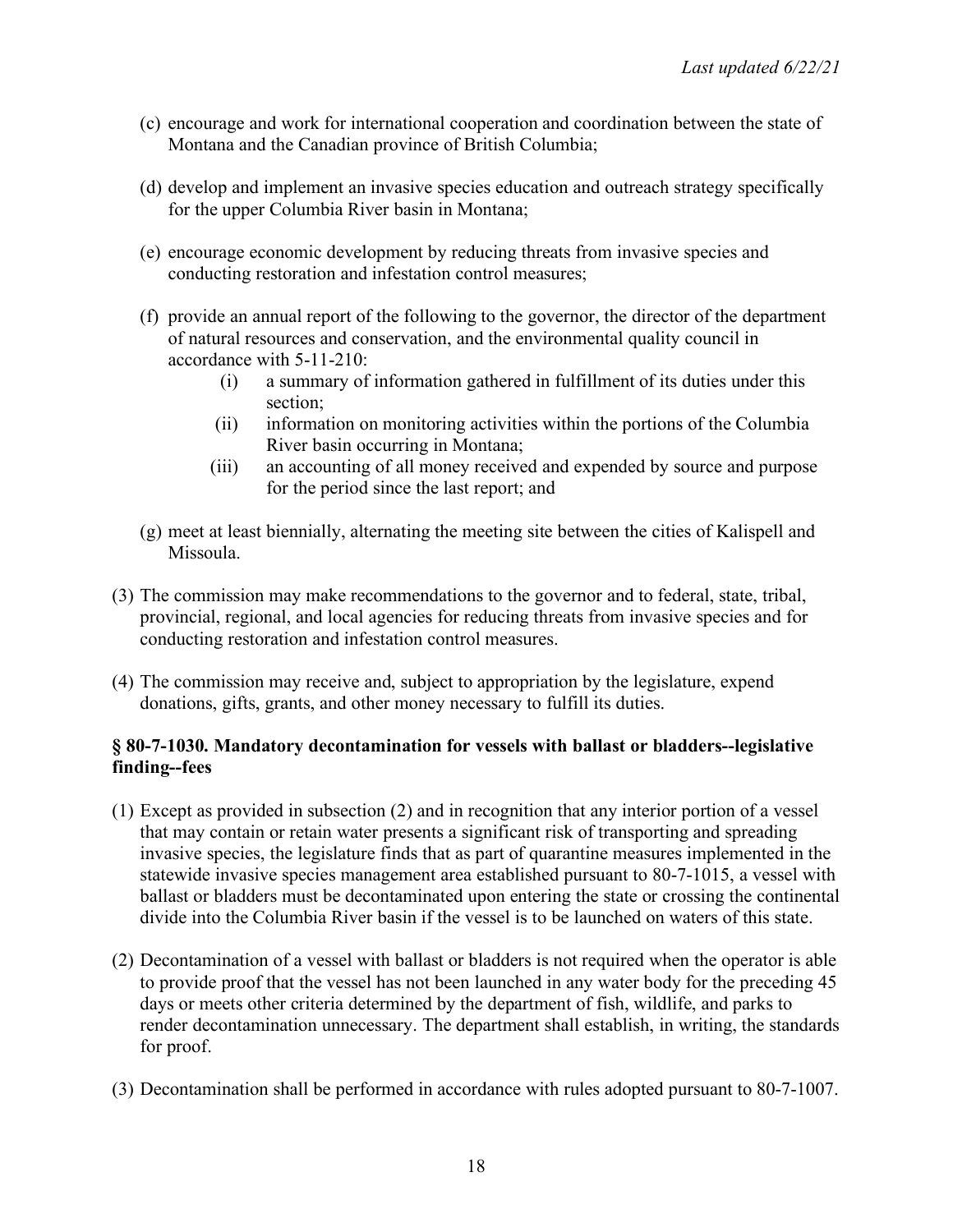- (4) The department of fish, wildlife, and parks may certify private entities, tribes, and conservation districts to conduct decontamination pursuant to this section. If it does so, the department shall establish certification procedures, including a decontamination training course and requirements for maintaining certification.
- (5) A fee of \$50 may be charged per vessel decontaminated by the department pursuant to this section. A private entity, tribe, or conservation district certified to decontaminate a vessel with ballast or bladders may charge a fee commensurate with the actual cost of the decontamination.
- (6) A vessel with ballast or bladders that cannot be fully decontaminated must be locked to its trailer to prevent launch for a drying period determined by the department of fish, wildlife, and parks. The vessel may not be unlocked and allowed to launch until the drying time is complete. No one other than authorized department staff may remove the lock during the drying time. If a vessel requires a drying period, then the vessel must pass an inspection prior to launching in Montana waters in order to be considered decontaminated.
- (7) A person in possession of a vessel with ballast or bladders shall carry proof of compliance with this section and provide it for inspection upon request of a department or its designee.

# **Mont. Code Ann. Tit. 80, Ch. 7, Part 12**

# **§ 80-7-1201. Invasive Species Council – Purpose**

The purpose of the invasive species council is to advise the governor on a science-based, comprehensive program to identify, prevent, eliminate, reduce, and mitigate invasive species in Montana and to coordinate with public and private partners to develop and implement statewide invasive species strategic plans.

# **§ 80-7-1203. Invasive Species Council – Duties – Reporting – Definition**

- (1) The invasive species council shall:
	- (a) provide policy level recommendations, direction, and planning assistance for combating infestations of invasive species throughout the state and preventing the introduction of other invasive species;
	- (b) foster cooperation, communication, and coordinated approaches that support federal, state, provincial, regional, tribal, and local initiatives for the prevention, early detection, and control of invasive species;
	- (c) identify, coordinate, and maintain an independent science advisory panel that informs Montana's efforts based on the current status, trends, and emerging technology as they relate to invasive species management in Montana;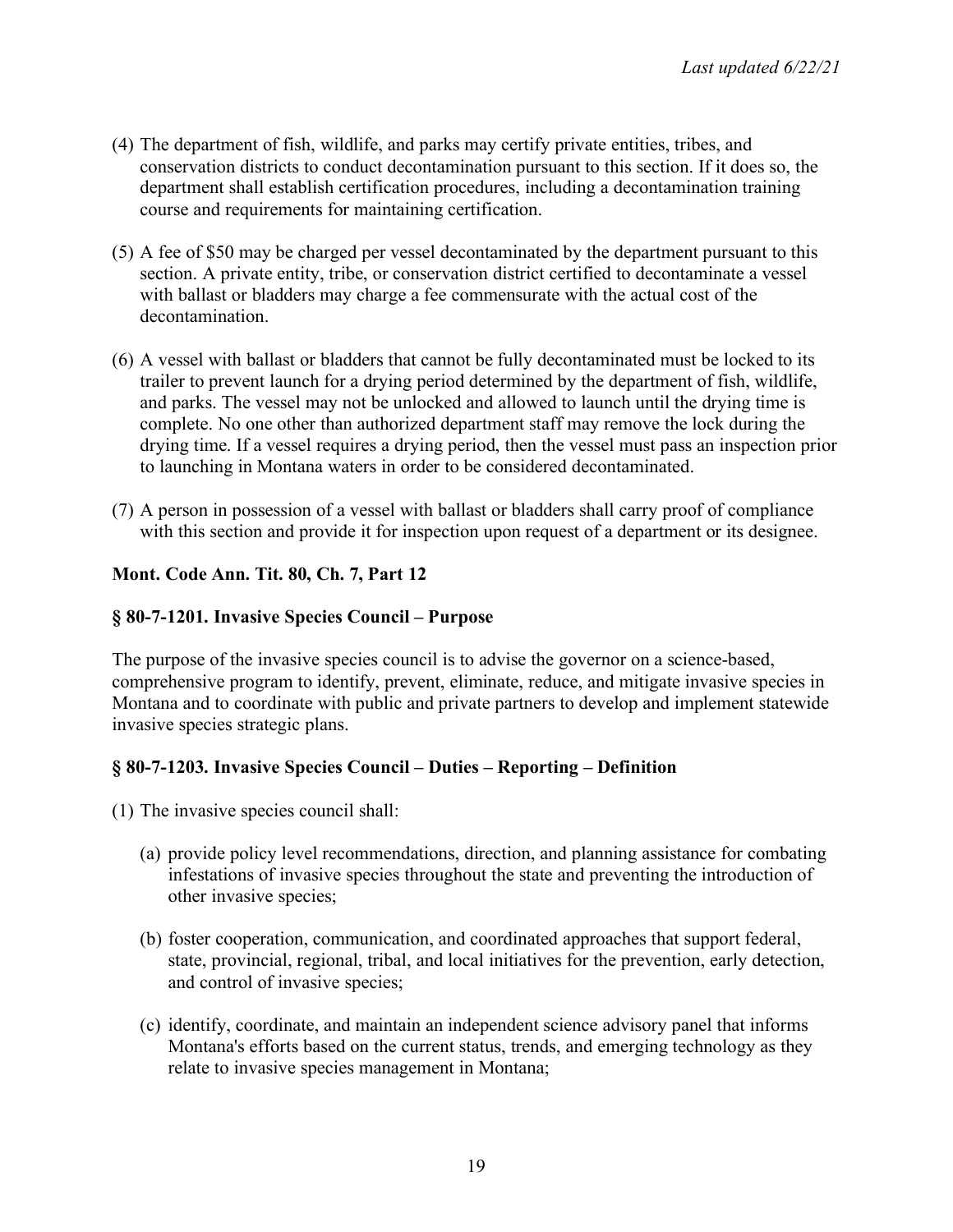- (d) in coordination with stakeholders, identify and implement priorities for coordination, prevention, early detection, rapid response, and control of invasive species in Montana;
- (e) champion priority invasive species issues identified by stakeholders to best protect the state;
- (f) advise and coordinate with agency personnel, local efforts, and the scientific community to implement program priorities;
- (g) implement an invasive species education and outreach strategy;
- (h) work with regional groups to coordinate regional defense and response strategies; and
- (i) work toward establishing and maintaining permanent funding for invasive species priorities.
- (2) The council may receive and, subject to appropriation by the legislature, expend donations, gifts, grants, and other money necessary to fulfill its duties.
- (3) The council shall report on its activities to the governor, the director of the department of natural resources and conservation, and the environmental quality council in accordance with 5-11-210 annually.
- (4) For the purposes of this part, "invasive species" means plants, animals, and pathogens that are nonnative to Montana's ecosystem and cause harm to natural and cultural resources, the economy, and human health.

### **Mont. Code Ann. Tit. 87, Ch. 1, Part 5 (Fish and Game Wardens)**

#### **§ 87-1-506. Enforcement powers of wardens**

- (1) A warden may:
	- (a) serve a subpoena issued by a court for the trial of a violator of the fish and game laws;
	- (b) conduct a search, with a search warrant, in accordance with Title 46, chapter 5;
	- (c) seize game, fish, game birds, and fur-bearing animals and any parts of them taken or possessed in violation of the law or the rules of the department;
	- (d) seize and hold, subject to law or the orders of the department, devices that have been used to unlawfully take game, fish, birds, or fur-bearing animals;
	- (e) arrest, in accordance with Title 46, chapter 6, a violator of a fish and game law or rule of the department, violation of which is a misdemeanor;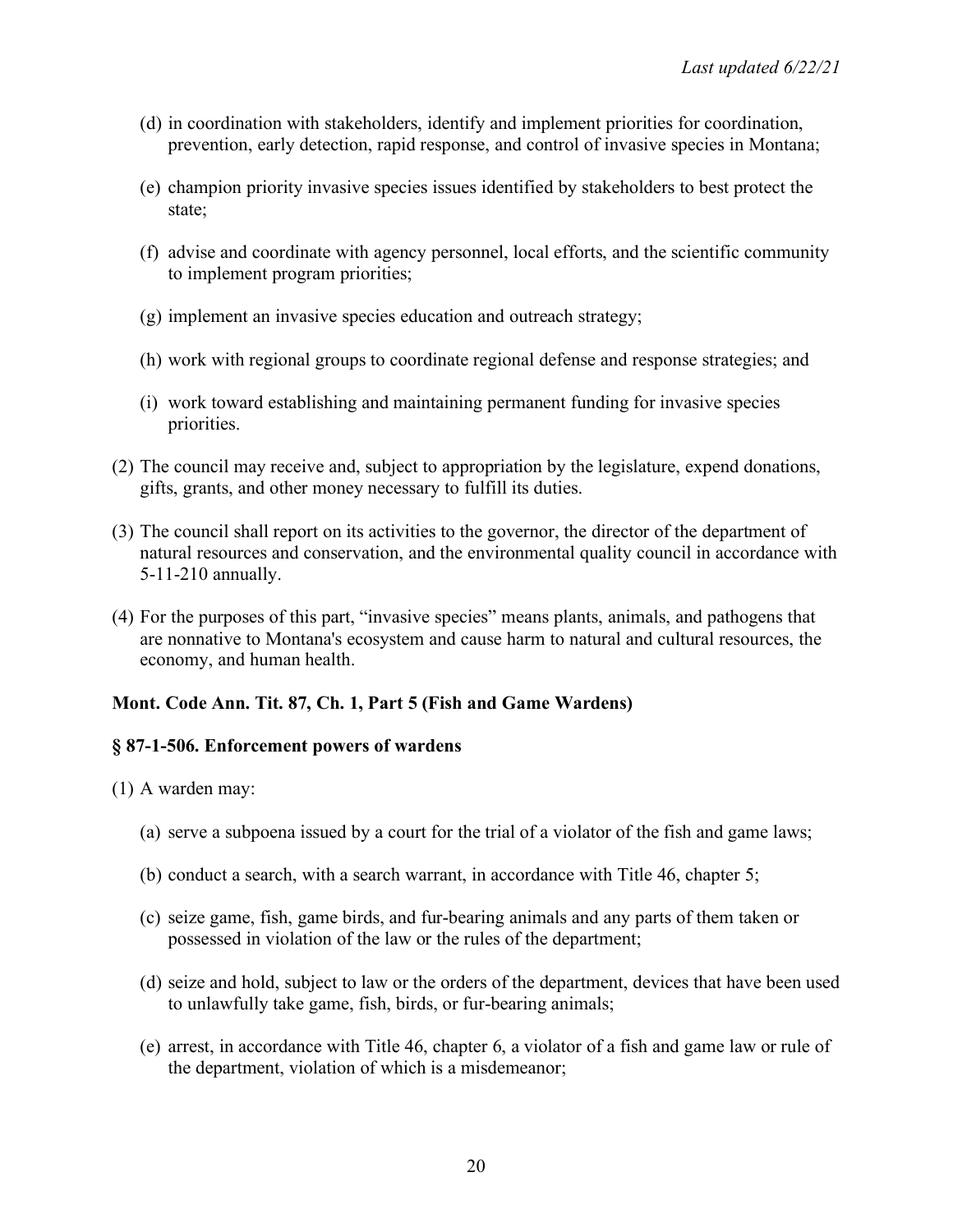- (f) enforce the disorderly conduct and public nuisance laws, 45-8-101 and 45-8-111, as they apply to the operation of motorboats on all waters of the state;
- (g) as provided for in 37-47-345, investigate violations of 37-47-301(1) and (2) and 37-47- 404;
- (h) enforce the provisions of Title 80, chapter 7, part 10, and rules adopted under Title 80, chapter 7, part 10, for those invasive species that are under the department's jurisdiction; and
- (i) exercise the other powers of peace officers in the enforcement of the fish and game laws, the rules of the department, and judgments obtained for violation of those laws or rules.
- (2) The meat of game animals that are seized pursuant to subsection  $(1)(c)$  must be donated directly to the Montana food bank network or to public or charitable institutions to the extent reasonably feasible. Any meat that the department is unable to donate must be sold pursuant to 87-1-511, with the proceeds to be distributed as provided in 87-1-513(2).

### **Mont. Code Ann. Tit. 87, Ch. 2 (Fishing, Hunting, and Trapping Licenses), Part 1 (General Provisions)**

### **§ 87-2-130. Aquatic Invasive Species Prevention Pass.**

- (1) To be eligible to fish in Montana or to apply for a fishing license or a combination license that includes a fishing license, a person who is 16 years of age or older must first obtain an aquatic invasive species prevention pass as provided in this section. The pass must be purchased once each license year.
- (2) Resident aquatic invasive species prevention passes may be purchased for a fee of \$2.
- (3) Nonresident aquatic invasive species prevention passes may be purchased for a fee of \$7.50.

### **Mont. Code Ann. Tit. 87, Ch. 2 (Fishing, Hunting, and Trapping Licenses), Part 9 (License Agents)**

### **§ 87-2-903. Compensation, fees, and duties of agents--penalty for late submission of license money**

*<Bracketed text terminates June 30, 2027.>*

(1) License agents, except salaried employees of the department, must receive for all services rendered a commission of 50 cents for each transaction, plus any additional amount as determined under subsection (9) and by rules adopted pursuant to subsection (10).